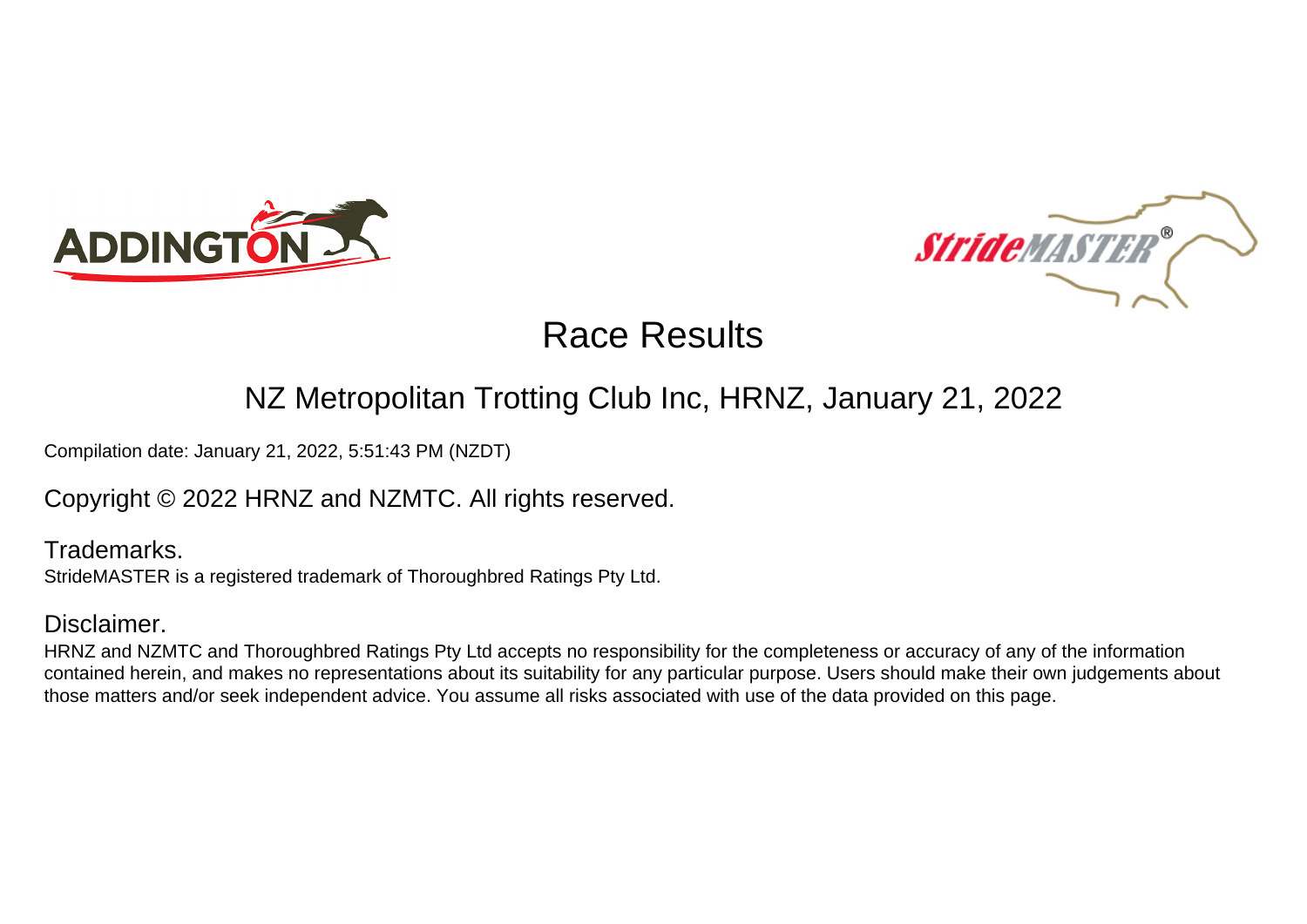



#### January 21, 2022, Race 2, NZB STANDARDBRED HANDICAP TROT, Distance 2600m, Addington - Survey 3200m

|     | Result TAB no. | Horse (Barrier)              | 2600 to | 2400m to |
|-----|----------------|------------------------------|---------|----------|
| 1st | 3              | My Moment's No (6)           | 2400m   | 2200m    |
|     |                | Position in running (margin) |         | 3(2.1)   |
|     |                | Sectional time (s)           | 16.96   | 14.87    |
|     |                | Cumulative time (s)          | 196.55  | 179.59   |
|     |                | Speed (m/s)                  | 11.79   | 13.45    |
|     |                | Stride length (m)            | 5.80    | 6.34     |
|     |                | Stride duration (s)          | 0.488   | 0.472    |
|     |                | Stride efficiency (%)        | 52.65   | 62.89    |
|     |                | Stride count                 | 34.45   | 31.53    |

Disclaimer.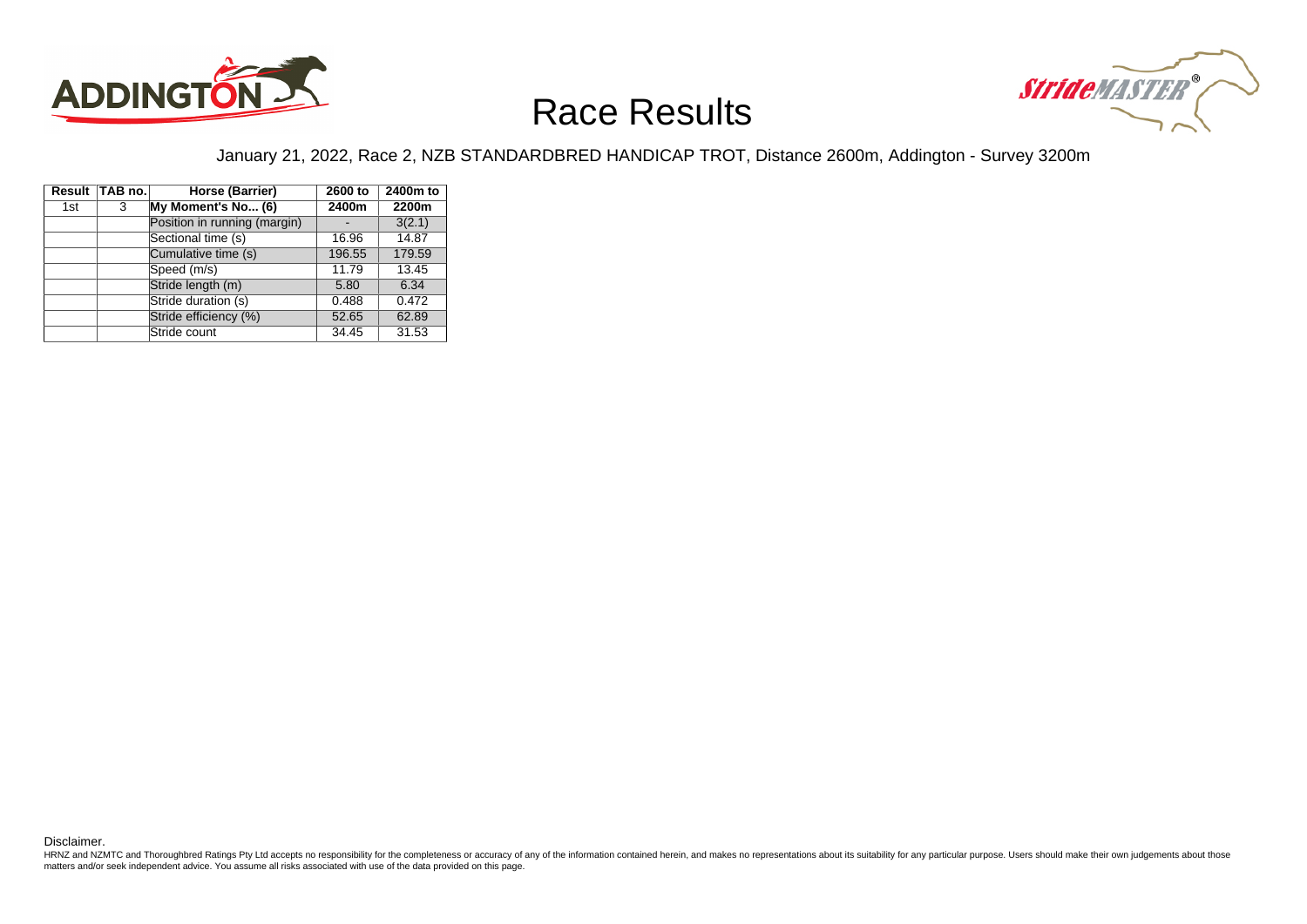



### January 21, 2022, Race 2, NZB STANDARDBRED HANDICAP TROT, Distance 2600m, Addington - Survey 3200m

|     | Result   TAB no. | Horse (Barrier)              | 2200m to | 2000m to | 1800m to | 1600m to | 1400m to | 1200m to | 1000m to | 800m to | 600m to | 400m to | 200 <sub>m</sub> to | <b>Total or</b> | <b>Margin</b> |
|-----|------------------|------------------------------|----------|----------|----------|----------|----------|----------|----------|---------|---------|---------|---------------------|-----------------|---------------|
| 1st |                  | My Moment's No (6)           | 2000m    | 1800m    | 1600m    | l 400m   | 1200m    | 1000m    | 800m     | 600m    | 400m    | 200m    | <b>WP</b>           | Average         |               |
|     |                  | Position in running (margin) | 3(3.8)   | 3(2.6)   | 2(2.0)   | 2(1.4)   | 3(2.3)   | 3(2.8)   | 3(2.2)   | 3(1.1)  | 3(1.5)  | 2(1.2)  | 2(0.0)              |                 | 0.00          |
|     |                  | Sectional time (s)           | 15.09    | 15.09    | 15.70    | 14.89    | 13.66    | 14.90    | 15.09    | 15.18   | 15.64   | 14.34   | 15.14               |                 |               |
|     |                  | Cumulative time (s)          | 164.72   | 149.63   | 134.54   | 118.84   | 103.95   | 90.29    | 75.39    | 60.30   | 45.12   | 29.48   | 15.14               | 3:16.55         |               |
|     |                  | Speed (m/s)                  | 13.25    | 13.25    | 12.74    | 13.43    | 14.64    | 13.42    | 13.25    | 13.18   | 12.79   | 13.95   | 13.21               | 13.23           |               |
|     |                  | Stride length (m)            | 6.26     | 6.37     | 6.35     | 6.50     | 6.72     | 6.61     | 6.44     | 6.33    | 6.18    | 6.26    | 6.32                | 6.34            |               |
|     |                  | Stride duration (s)          | 0.472    | 0.480    | 0.499    | 0.484    | 0.459    | 0.493    | 0.486    | 0.480   | 0.483   | 0.449   | 0.478               | 0.479           |               |
|     |                  | Stride efficiency (%)        | 61.20    | 63.37    | 63.03    | 66.05    | 70.55    | 68.32    | 64.73    | 62.64   | 59.74   | 61.22   | 62.40               | 62.77           |               |
|     |                  | Stride count                 | 31.96    | 31.41    | 31.49    | 30.76    | 29.77    | 30.25    | 31.08    | 31.59   | 32.35   | 31.95   | 31.65               | 410.24          |               |













Note: Horizontal distance axis grid lines are 200m furlongs.

#### Disclaimer.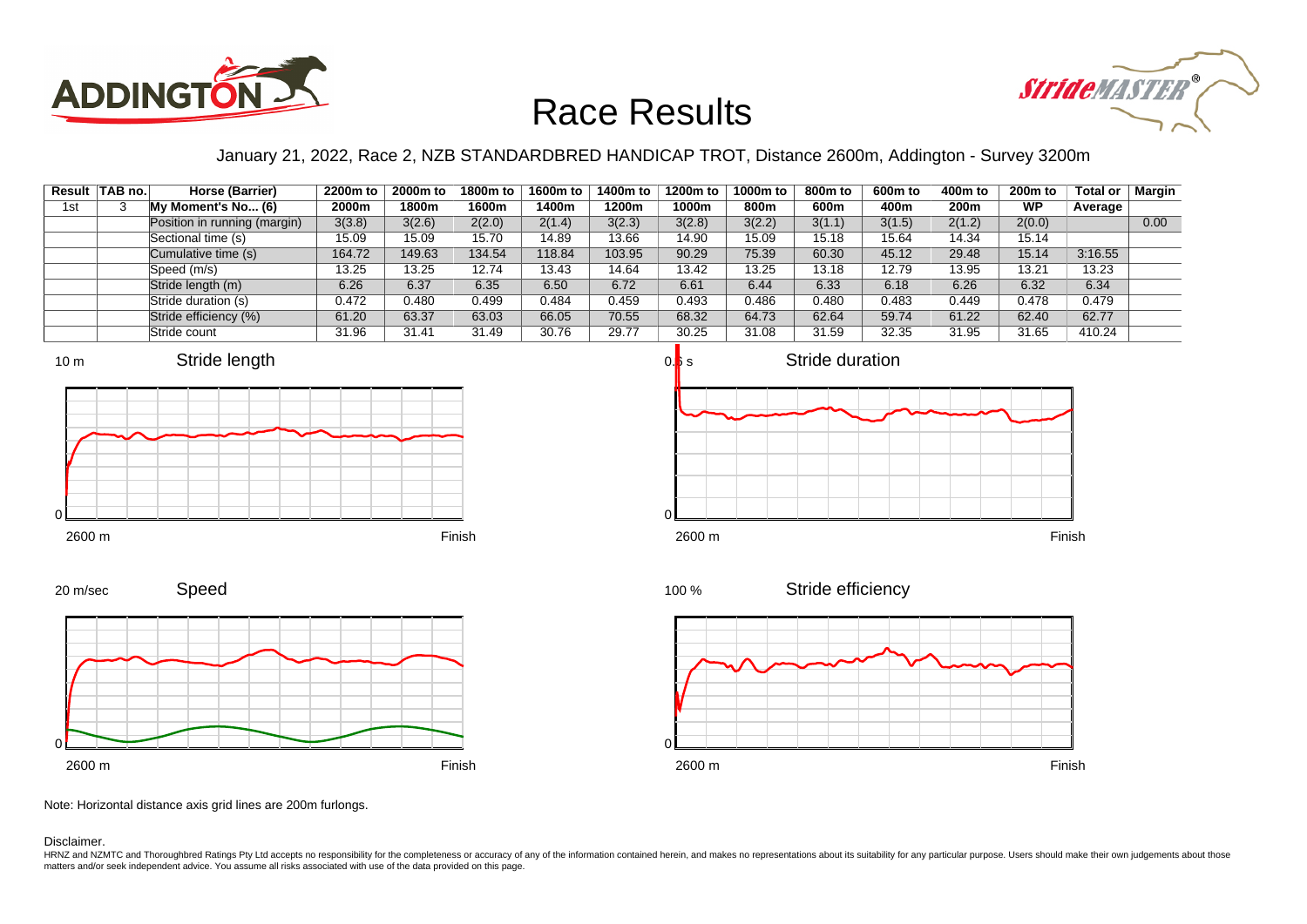



#### January 21, 2022, Race 2, NZB STANDARDBRED HANDICAP TROT, Distance 2600m, Addington - Survey 3200m

|                 | Result TAB no. | Horse (Barrier)              | 2600 to | 2400m to |
|-----------------|----------------|------------------------------|---------|----------|
| 2 <sub>nd</sub> | 5              | The Bloss (8)                | 2400m   | 2200m    |
|                 |                | Position in running (margin) |         | 1(0.0)   |
|                 |                | Sectional time (s)           | 16.70   | 14.60    |
|                 |                | Cumulative time (s)          | 196.78  | 180.08   |
|                 |                | Speed (m/s)                  | 11.97   | 13.70    |
|                 |                | Stride length (m)            | 5.55    | 5.99     |
|                 |                | Stride duration (s)          | 0.461   | 0.437    |
|                 |                | Stride efficiency (%)        | 48.09   | 56.11    |
|                 |                | Stride count                 | 36.05   | 33.38    |

Disclaimer.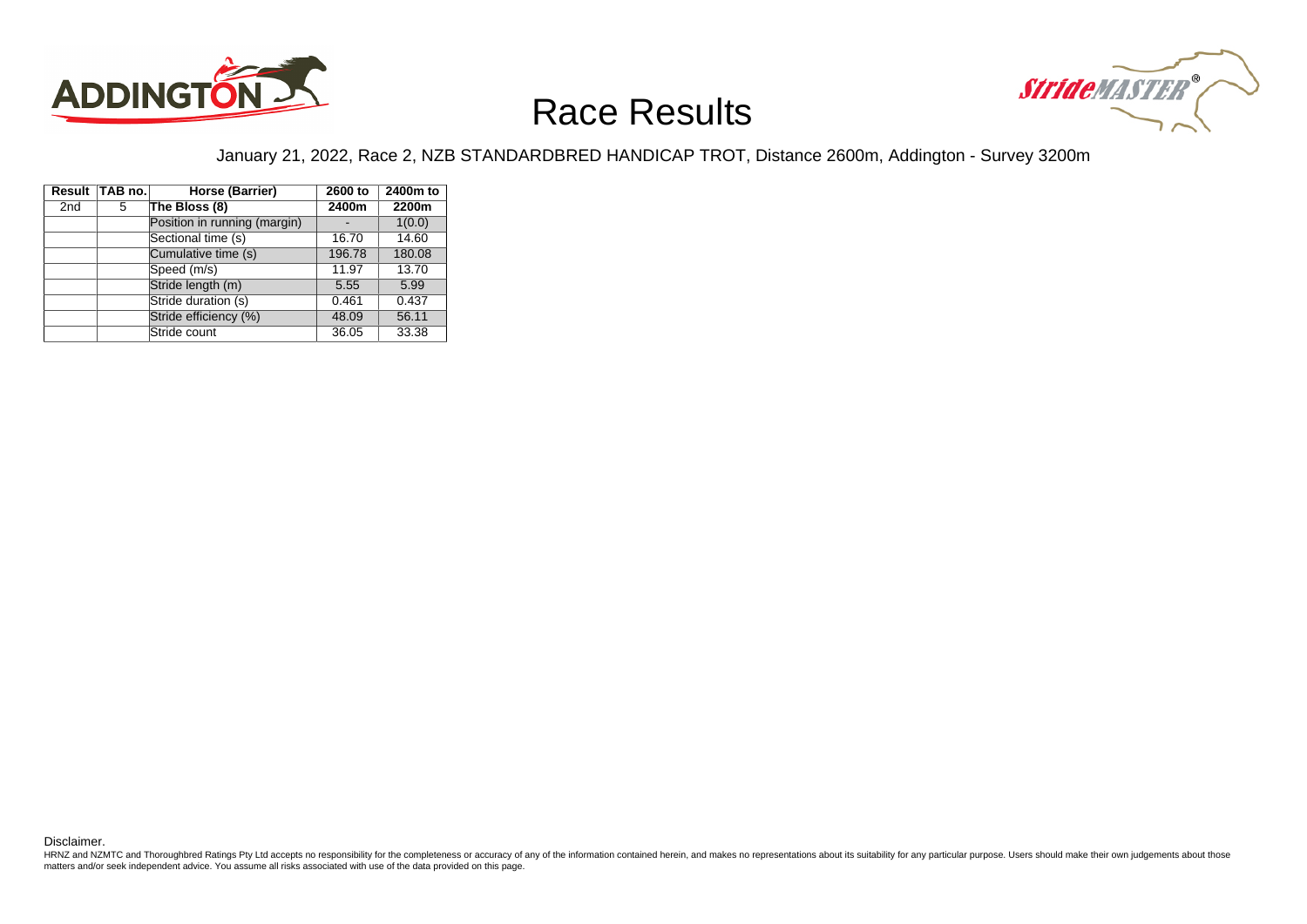



### January 21, 2022, Race 2, NZB STANDARDBRED HANDICAP TROT, Distance 2600m, Addington - Survey 3200m

|                 | Result   TAB no. | Horse (Barrier)              | 2200m to | 2000m to | 1800m to | 1600m to | 1400m to | 1200m to | 1000m to | 800m to | 600m to | 400m to | 200 <sub>m</sub> to | <b>Total or</b> | <b>Margin</b> |
|-----------------|------------------|------------------------------|----------|----------|----------|----------|----------|----------|----------|---------|---------|---------|---------------------|-----------------|---------------|
| 2 <sub>nd</sub> |                  | The Bloss (8)                | 2000m    | 1800m    | 1600m    | 400m     | 1200m    | 1000m    | 800m     | 600m    | 400m    | 200m    | <b>WP</b>           | Average         |               |
|                 |                  | Position in running (margin) | 1(0.0)   | 1(0.0)   | 1(0.0)   | 1(0.0)   | 1(0.0)   | 1(0.0)   | 1(0.0)   | 1(0.0)  | 1(0.0)  | 1(0.0)  | 1(0.0)              |                 | 1.30          |
|                 |                  | Sectional time (s)           | 15.27    | 15.18    | 15.81    | 14.73    | 13.59    | 15.00    | 15.26    | 15.12   | 15.68   | 14.54   | 15.30               |                 |               |
|                 |                  | Cumulative time (s)          | 165.48   | 150.21   | 135.03   | 119.22   | 104.49   | 90.90    | 75.90    | 60.64   | 45.52   | 29.84   | 15.30               | 3:16.78         |               |
|                 |                  | Speed (m/s)                  | 13.10    | 13.18    | 12.65    | 13.58    | 14.72    | 13.33    | 13.11    | 13.23   | 12.76   | 13.76   | 13.07               | 13.21           |               |
|                 |                  | Stride length (m)            | 5.79     | 5.87     | 5.75     | 5.94     | 6.32     | 6.03     | 5.81     | 5.82    | 5.72    | 5.96    | 5.99                | 5.88            |               |
|                 |                  | Stride duration (s)          | 0.443    | 0.446    | 0.455    | 0.437    | 0.429    | 0.452    | 0.444    | 0.440   | 0.449   | 0.433   | 0.458               | 0.445           |               |
|                 |                  | Stride efficiency (%)        | 52.46    | 53.86    | 51.69    | 55.14    | 62.43    | 56.84    | 52.83    | 52.93   | 51.14   | 55.55   | 55.99               | 54.09           |               |
|                 |                  | Stride count                 | 34.52    | 34.07    | 34.77    | 33.67    | 31.64    | 33.16    | 34.40    | 34.36   | 34.96   | 33.55   | 33.41               | 441.94          |               |











Note: Horizontal distance axis grid lines are 200m furlongs.

#### Disclaimer.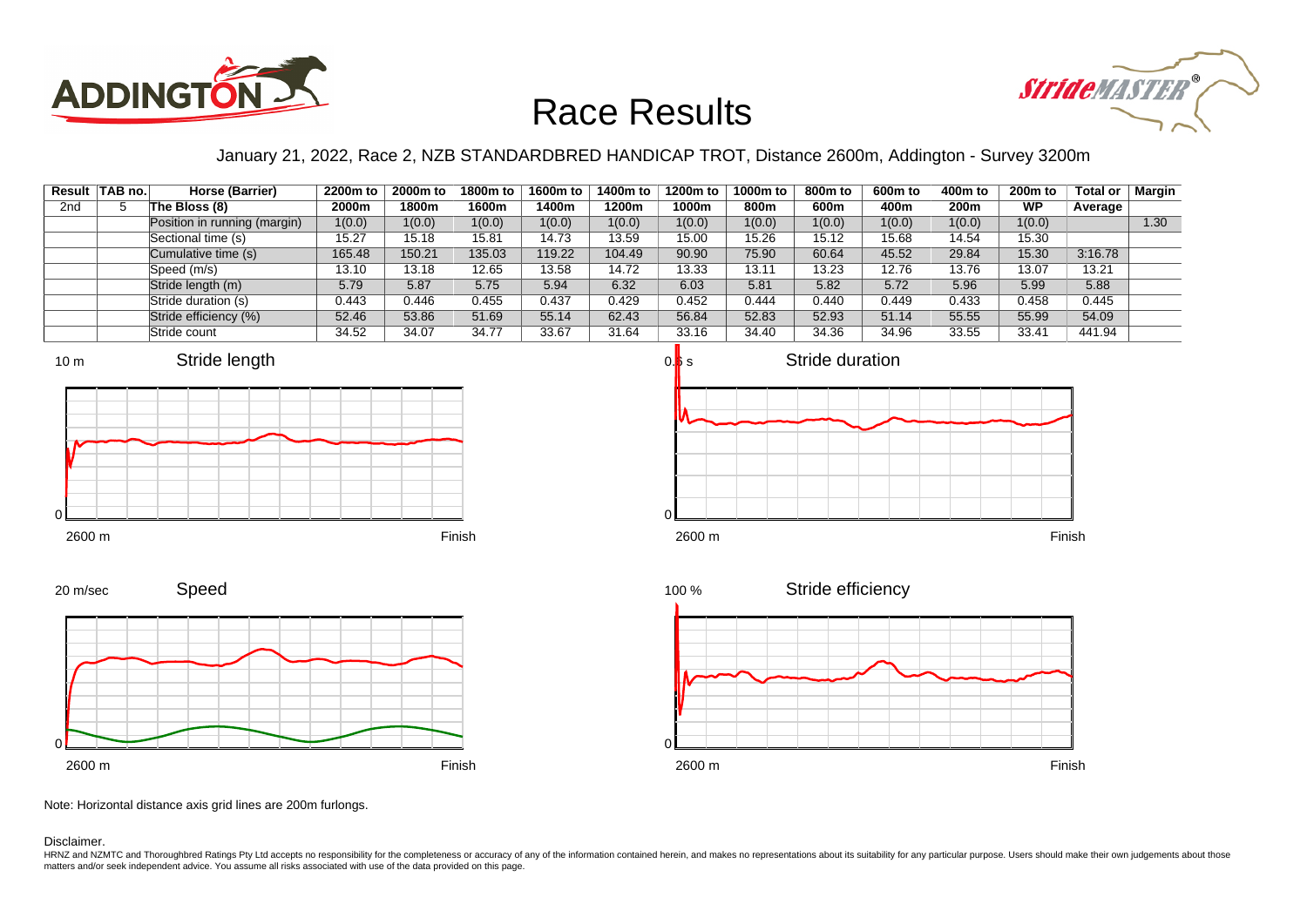



#### January 21, 2022, Race 2, NZB STANDARDBRED HANDICAP TROT, Distance 2600m, Addington - Survey 3200m

|     | Result TAB no. | Horse (Barrier)              | 2600 to | 2400m to |
|-----|----------------|------------------------------|---------|----------|
| 3rd | 7              | Boss Kenny (10)              | 2400m   | 2200m    |
|     |                | Position in running (margin) |         | 9(9.3)   |
|     |                | Sectional time (s)           | 18.17   | 15.65    |
|     |                | Cumulative time (s)          | 197.29  | 179.12   |
|     |                | Speed (m/s)                  | 11.00   | 12.78    |
|     |                | Stride length (m)            | 5.52    | 6.19     |
|     |                | Stride duration (s)          | 0.482   | 0.484    |
|     |                | Stride efficiency (%)        | 47.64   | 59.90    |
|     |                | Stride count                 | 36.22   | 32.30    |

Disclaimer.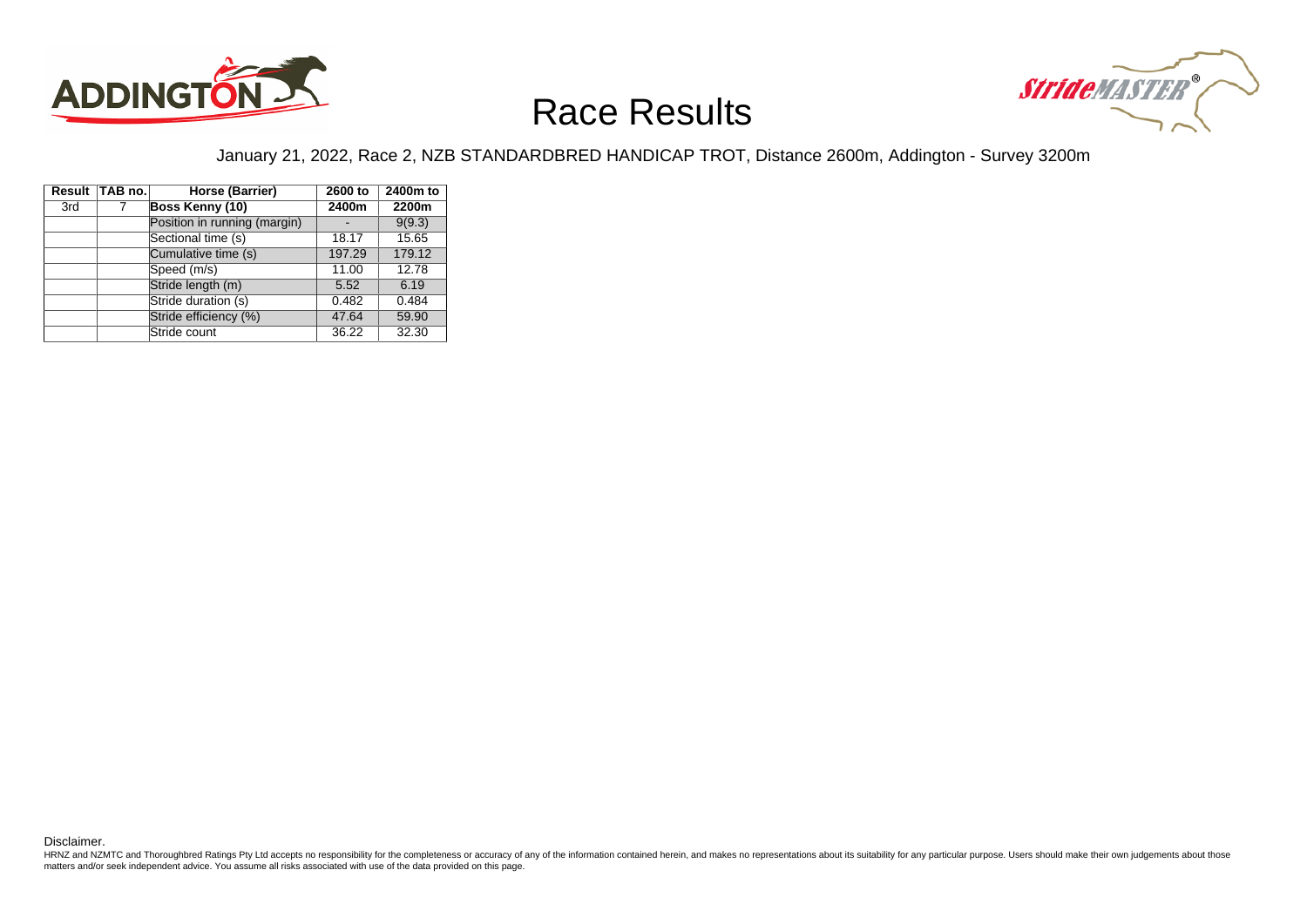



### January 21, 2022, Race 2, NZB STANDARDBRED HANDICAP TROT, Distance 2600m, Addington - Survey 3200m

|     | Result   TAB no. | Horse (Barrier)              | 2200m to | 2000m to | 1800m to | 1600m to | 1400m to | 1200m to | 1000m to | 800m to | 600m to | 400m to | <b>200m to</b> | <b>Total or</b> | Margin |
|-----|------------------|------------------------------|----------|----------|----------|----------|----------|----------|----------|---------|---------|---------|----------------|-----------------|--------|
| 3rd |                  | Boss Kenny (10)              | 2000m    | 1800m    | 1600m    | l 400m   | 1200m    | 1000m    | 800m     | 600m    | 400m    | 200m    | <b>WP</b>      | Average         |        |
|     |                  | Position in running (margin) | 8(15.6)  | 8(16.0)  | 9(12.6)  | 8(9.7)   | 8(10.5)  | 8(12.5)  | 8(10.2)  | 8(10.2) | 8(7.5)  | 6(5.9)  | 5(8.5)         |                 | 4.20   |
|     |                  | Sectional time (s)           | 15.34    | 14.62    | 15.34    | 14.85    | 13.92    | 14.63    | 15.26    | 14.67   | 15.41   | 14.98   | 14.45          |                 |        |
|     |                  | Cumulative time (s)          | 163.47   | 148.13   | 133.51   | 118.17   | 103.32   | 89.40    | 74.77    | 59.51   | 44.84   | 29.43   | 14.45          | 3:17.29         |        |
|     |                  | Speed (m/s)                  | 13.04    | 13.68    | 13.04    | 13.47    | 14.37    | 13.67    | 13.11    | 13.63   | 12.98   | 13.35   | 13.84          | 13.18           |        |
|     |                  | Stride length (m)            | 6.28     | 6.49     | 6.28     | 6.42     | 6.75     | 6.52     | 6.21     | 6.46    | 6.27    | 6.40    | 6.54           | 6.32            |        |
|     |                  | Stride duration (s)          | 0.482    | 0.474    | 0.482    | 0.477    | 0.470    | 0.477    | 0.473    | 0.474   | 0.483   | 0.479   | 0.472          | 0.480           |        |
|     |                  | Stride efficiency (%)        | 61.64    | 65.83    | 61.66    | 64.50    | 71.11    | 66.50    | 60.17    | 65.17   | 61.41   | 64.03   | 66.76          | 62.41           |        |
|     |                  | Stride count                 | 31.85    | 30.82    | 31.84    | 31.13    | 29.65    | 30.66    | 32.23    | 30.97   | 31.90   | 31.24   | 30.60          | 411.41          |        |











Note: Horizontal distance axis grid lines are 200m furlongs.

Disclaimer.

10 m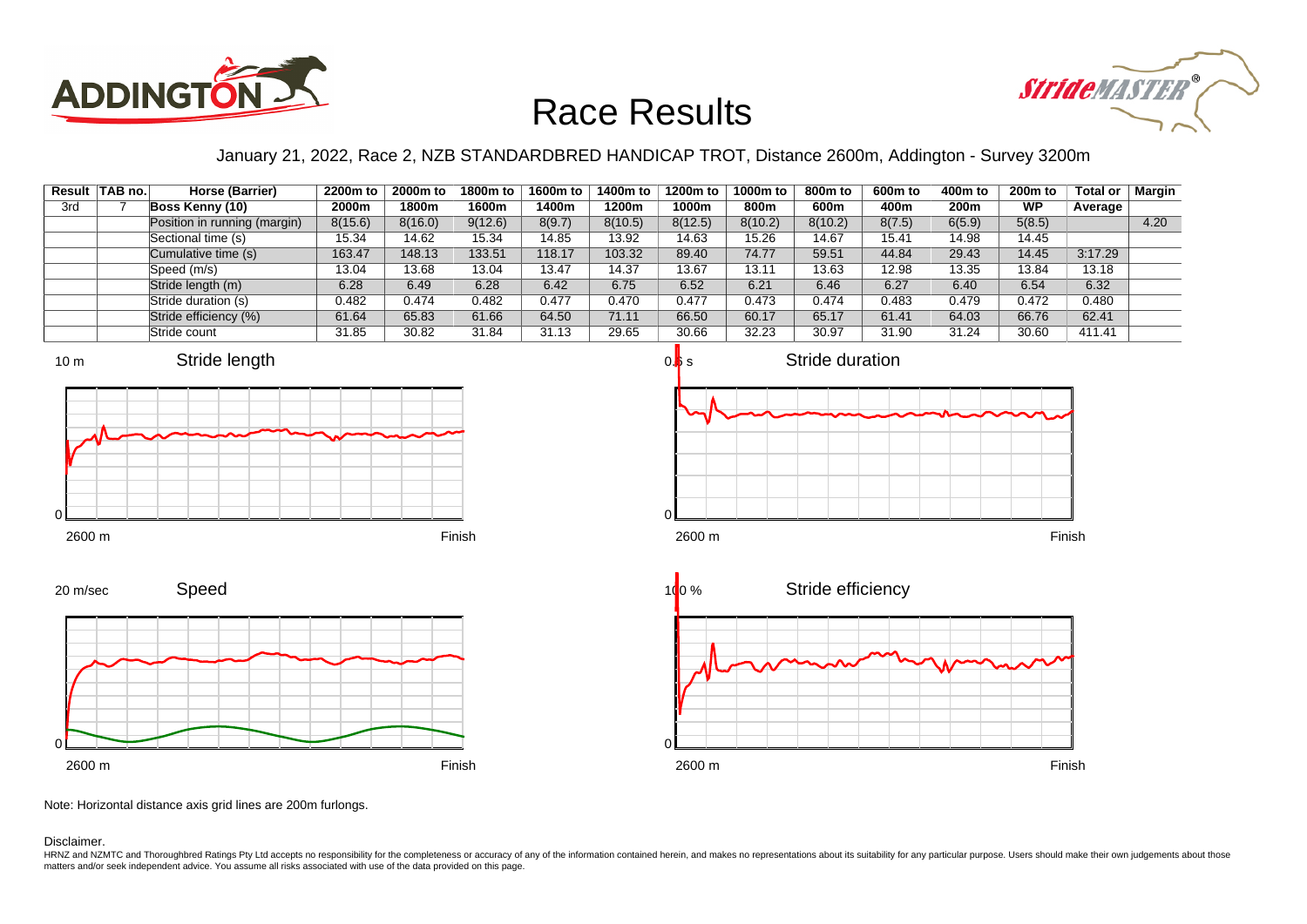



#### January 21, 2022, Race 2, NZB STANDARDBRED HANDICAP TROT, Distance 2600m, Addington - Survey 3200m

|     | Result TAB no. | Horse (Barrier)              | 2600 to | 2400m to |
|-----|----------------|------------------------------|---------|----------|
| 4th | 6              | Clvde(9)                     | 2400m   | 2200m    |
|     |                | Position in running (margin) |         | 2(2.0)   |
|     |                | Sectional time (s)           | 17.10   | 14.62    |
|     |                | Cumulative time (s)          | 197.33  | 180.23   |
|     |                | Speed (m/s)                  | 11.69   | 13.68    |
|     |                | Stride length (m)            | 5.41    | 6.10     |
|     |                | Stride duration (s)          | 0.453   | 0.446    |
|     |                | Stride efficiency (%)        | 45.66   | 58.09    |
|     |                | Stride count                 | 37.00   | 32.80    |

Disclaimer.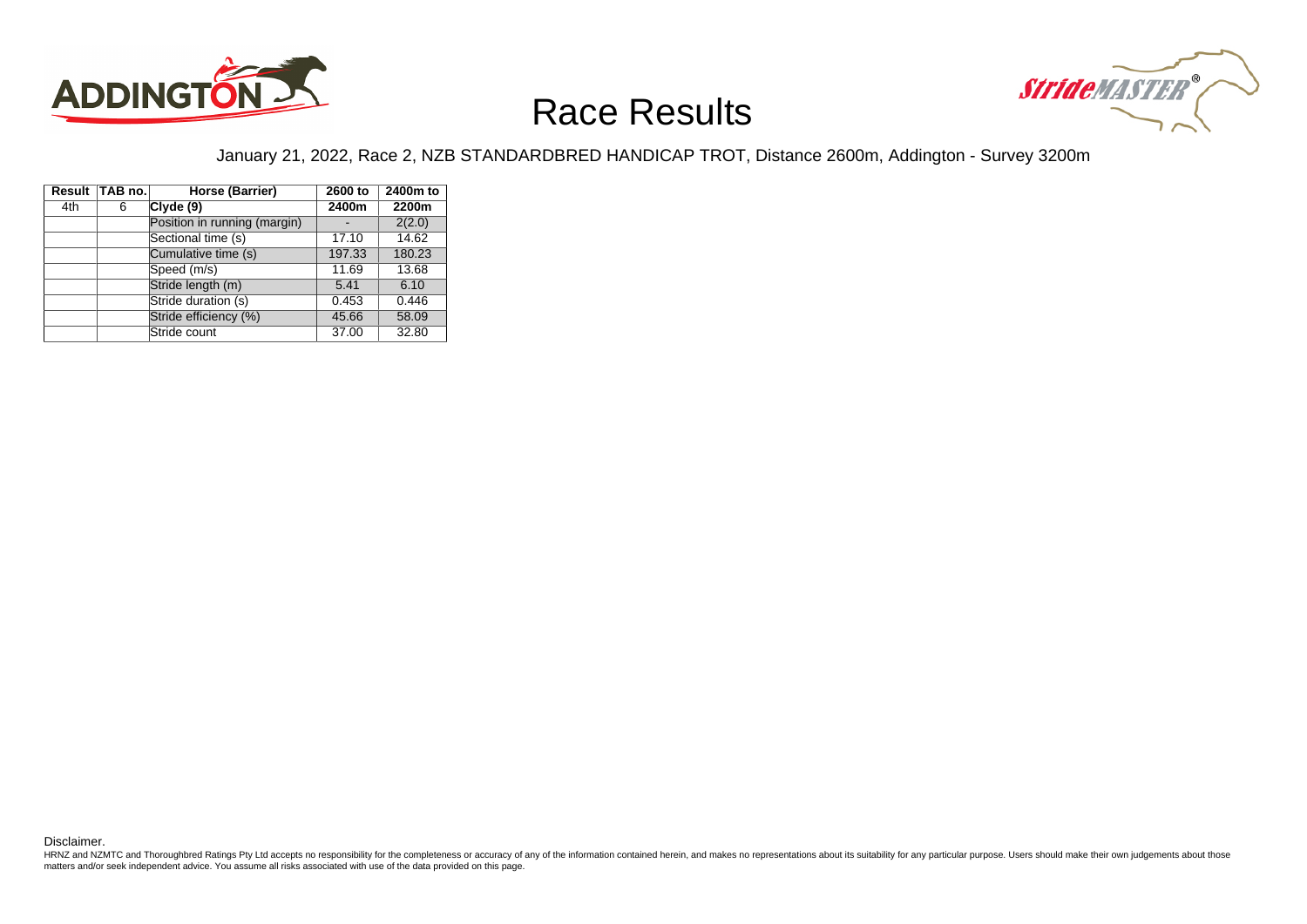



### January 21, 2022, Race 2, NZB STANDARDBRED HANDICAP TROT, Distance 2600m, Addington - Survey 3200m

|     | Result   TAB no. | Horse (Barrier)              | 2200m to | 2000m to | 1800m to | 1600m to | 1400m to | 1200m to | 1000m to | 800m to | 600m to | 400m to | <b>200m to</b> | <b>Total or</b> | Margin |
|-----|------------------|------------------------------|----------|----------|----------|----------|----------|----------|----------|---------|---------|---------|----------------|-----------------|--------|
| 4th |                  | Clyde(9)                     | 2000m    | 1800m    | 1600m    | l 400m   | 1200m    | 1000m    | 800m     | 600m    | 400m    | 200m    | <b>WP</b>      | Average         |        |
|     |                  | Position in running (margin) | 2(2.1)   | 2(1.4)   | 3(2.1)   | 3(2.4)   | 4(4.5)   | 4(5.0)   | 4(4.0)   | 4(3.1)  | 4(3.3)  | 4(4.0)  | 4(6.1)         |                 | 4.30   |
|     |                  | Sectional time (s)           | 15.14    | 15.31    | 15.86    | 15.07    | 13.68    | 14.84    | 15.11    | 15.15   | 15.80   | 14.89   | 14.76          |                 |        |
|     |                  | Cumulative time (s)          | 165.61   | 150.47   | 135.16   | 19.30    | 104.23   | 90.55    | 75.71    | 60.60   | 45.45   | 29.65   | 14.76          | 3:17.33         |        |
|     |                  | Speed (m/s)                  | 13.21    | 13.06    | 12.61    | 13.27    | 14.62    | 13.48    | 13.24    | 13.20   | 12.66   | 13.43   | 13.55          | 13.18           |        |
|     |                  | Stride length (m)            | 6.16     | 6.31     | 5.98     | 6.29     | 6.62     | 6.43     | 6.23     | 6.30    | 5.85    | 6.15    | 6.30           | 6.15            |        |
|     |                  | Stride duration (s)          | 0.466    | 0.483    | 0.474    | 0.474    | 0.452    | 0.477    | 0.471    | 0.477   | 0.462   | 0.458   | 0.465          | 0.467           |        |
|     |                  | Stride efficiency (%)        | 59.26    | 62.20    | 55.93    | 61.83    | 68.40    | 64.68    | 60.73    | 61.96   | 53.39   | 59.09   | 62.05          | 59.08           |        |
|     |                  | Stride count                 | 32.48    | 31.70    | 33.43    | 31.79    | 30.23    | 31.09    | 32.08    | 31.76   | 34.22   | 32.52   | 31.74          | 422.84          |        |







Speed 20 m/sec

2600 m Finish

Stride efficiency 100 %



Note: Horizontal distance axis grid lines are 200m furlongs.

Disclaimer.

0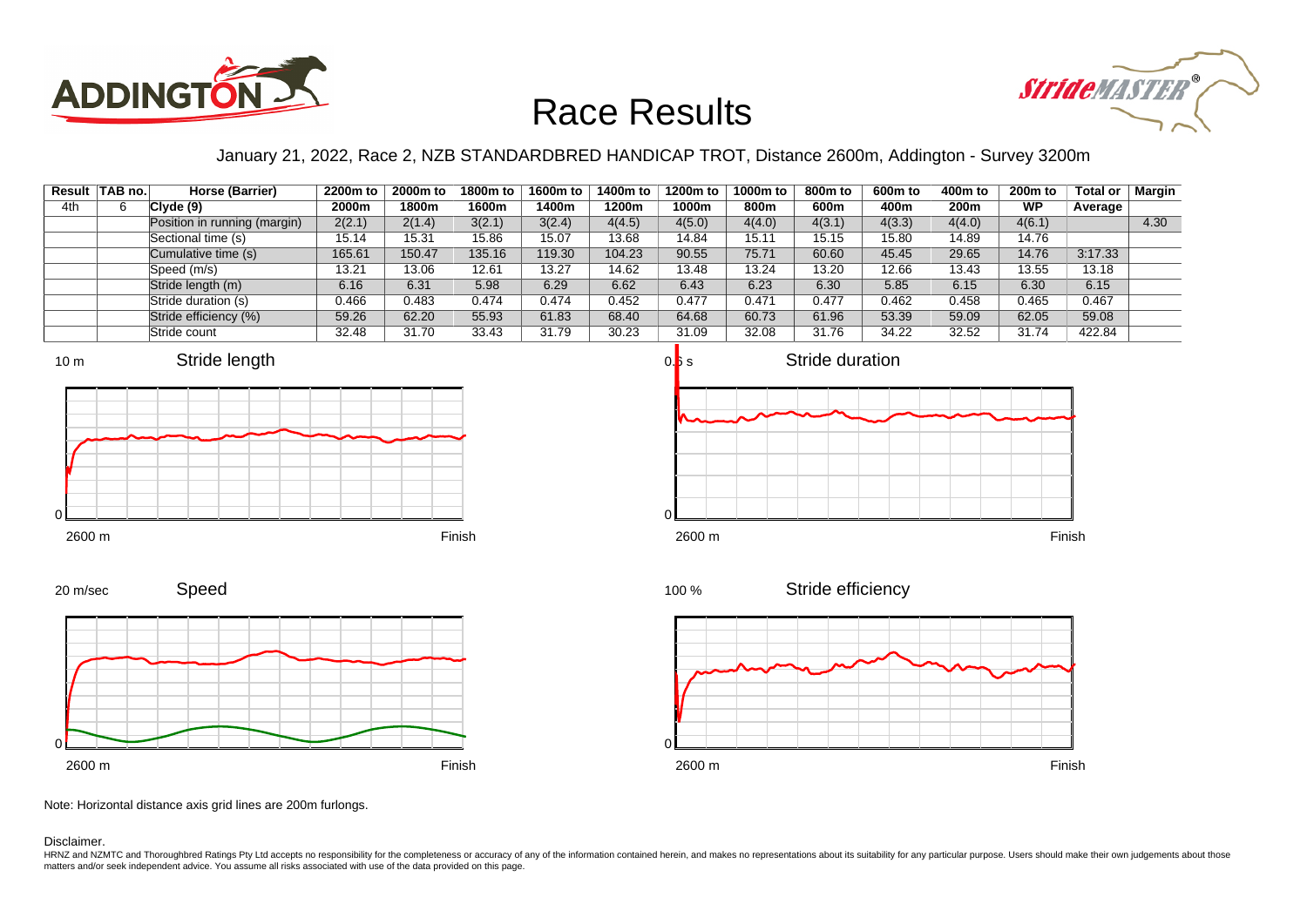



#### January 21, 2022, Race 2, NZB STANDARDBRED HANDICAP TROT, Distance 2600m, Addington - Survey 3200m

|     | Result TAB no. | Horse (Barrier)              | 2600 to | 2400m to |
|-----|----------------|------------------------------|---------|----------|
| 5th | 2              | <b>Mystic Max (4)</b>        | 2400m   | 2200m    |
|     |                | Position in running (margin) |         | 10(11.2) |
|     |                | Sectional time (s)           | 18.52   | 16.07    |
|     |                | Cumulative time (s)          | 197.57  | 179.05   |
|     |                | Speed (m/s)                  | 10.80   | 12.45    |
|     |                | Stride length (m)            | 5.12    | 5.55     |
|     |                | Stride duration (s)          | 0.453   | 0.446    |
|     |                | Stride efficiency (%)        | 41.02   | 48.08    |
|     |                | Stride count                 | 39.04   | 36.06    |

Disclaimer.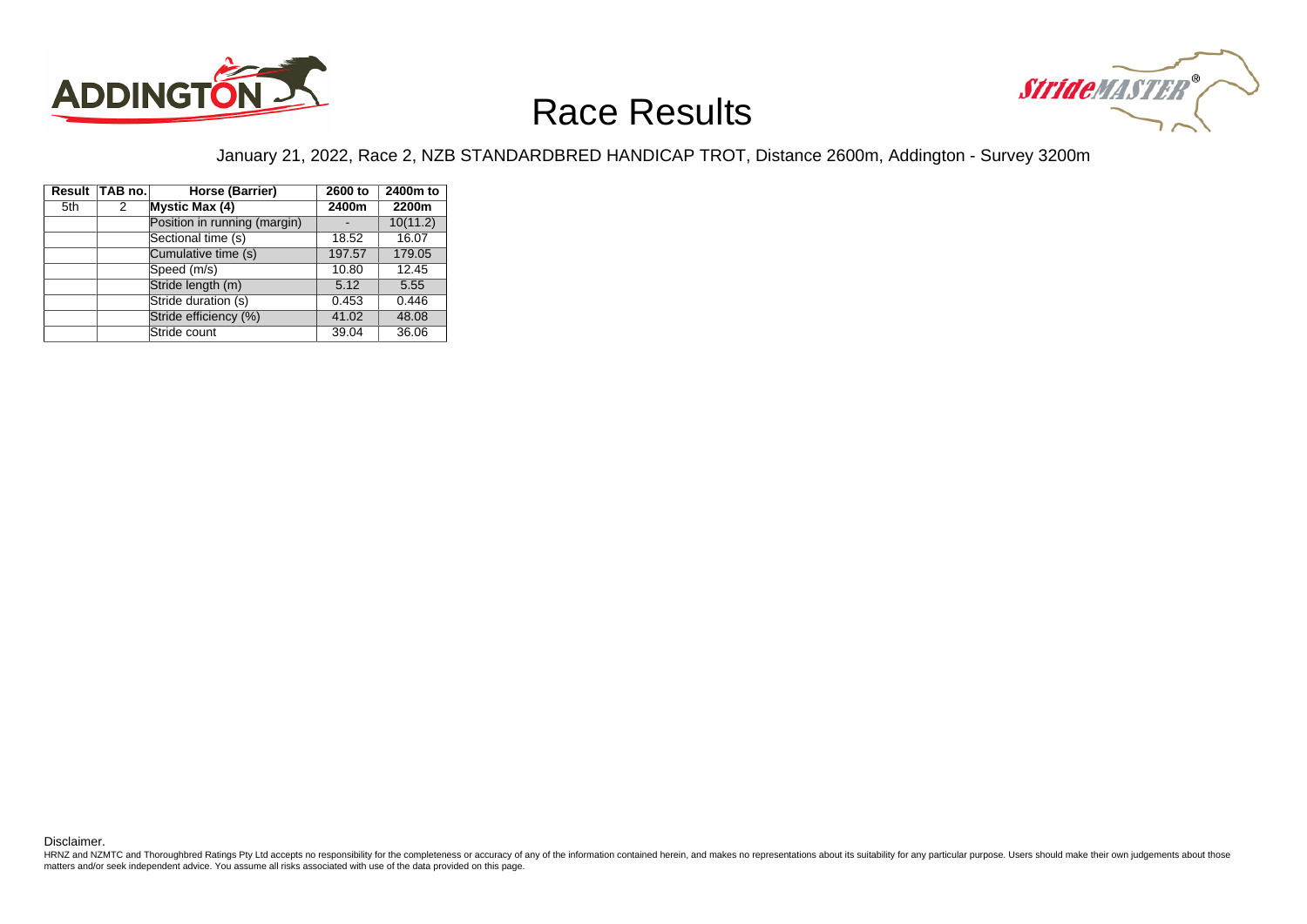



### January 21, 2022, Race 2, NZB STANDARDBRED HANDICAP TROT, Distance 2600m, Addington - Survey 3200m

|     | Result   TAB no. | Horse (Barrier)              | 2200m to | 2000m to | 1800m to | 1600m to | 1400m to | 1200m to | 1000m to | 800m to  | 600m to  | 400m to  | 200 <sub>m</sub> to | Total or | Margin |
|-----|------------------|------------------------------|----------|----------|----------|----------|----------|----------|----------|----------|----------|----------|---------------------|----------|--------|
| 5th |                  | <b>Mystic Max (4)</b>        | 2000m    | 1800m    | 1600m    | l 400m   | 1200m    | 1000m    | 800m     | 600m     | 400m     | 200m     | <b>WP</b>           | Average  |        |
|     |                  | Position in running (margin) | 10(20.0) | 10(19.2) | 10(14.4) | 10(13.1) | 11(13.5) | 10(14.8) | 11(13.3) | 11(13.5) | 11(12.2) | 11(10.6) | 9(11.0)             |          | 5.70   |
|     |                  | Sectional time (s)           | 15.14    | 14.39    | 15.60    | 14.78    | 13.80    | 14.75    | 15.30    | 14.89    | 15.41    | 14.62    | 14.30               |          |        |
|     |                  | Cumulative time (s)          | 162.98   | 147.84   | 133.45   | 117.85   | 103.07   | 89.27    | 74.52    | 59.22    | 44.33    | 28.92    | 14.30               | 3:17.57  |        |
|     |                  | Speed (m/s)                  | 13.21    | 13.90    | 12.82    | 13.53    | 14.49    | 13.56    | 13.07    | 13.43    | 12.98    | 13.68    | 13.99               | 13.16    |        |
|     |                  | Stride length (m)            | 5.82     | 6.06     | 5.81     | 6.03     | 6.31     | 6.00     | 5.84     | 5.98     | 5.70     | 5.82     | 5.88                | 5.83     |        |
|     |                  | Stride duration (s)          | 0.440    | 0.436    | 0.453    | 0.446    | 0.436    | 0.443    | 0.447    | 0.445    | 0.439    | 0.426    | 0.420               | 0.443    |        |
|     |                  | Stride efficiency (%)        | 52.89    | 57.34    | 52.77    | 56.88    | 62.26    | 56.34    | 53.35    | 55.94    | 50.75    | 53.00    | 54.02               | 53.06    |        |
|     |                  | Stride count                 | 34.38    | 33.02    | 34.42    | 33.15    | 31.69    | 33.31    | 34.23    | 33.43    | 35.09    | 34.34    | 34.02               | 446.18   |        |











Note: Horizontal distance axis grid lines are 200m furlongs.

#### Disclaimer.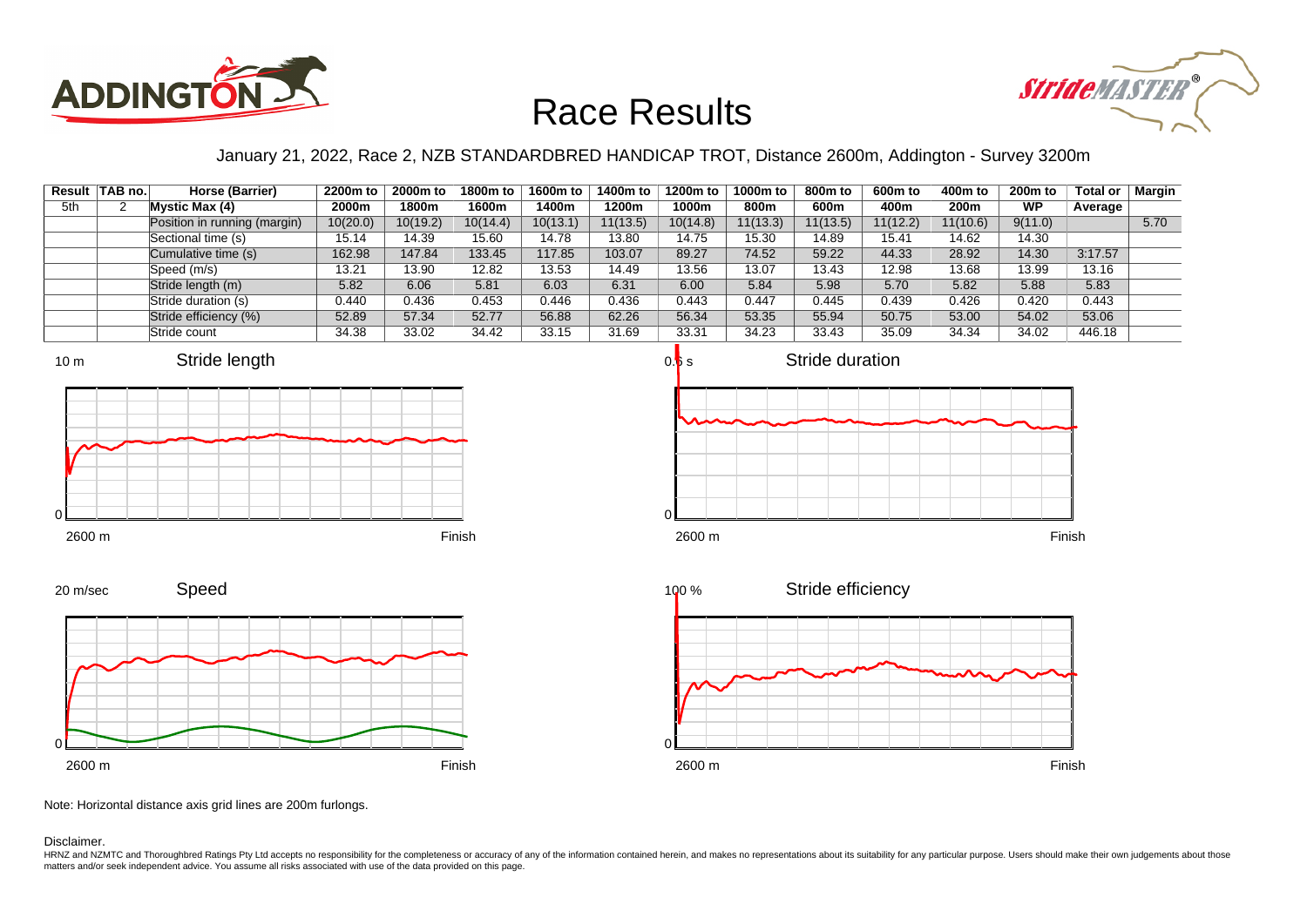



#### January 21, 2022, Race 2, NZB STANDARDBRED HANDICAP TROT, Distance 2600m, Addington - Survey 3200m

|     | Result TAB no. | Horse (Barrier)              | 2600 to | 2400m to |
|-----|----------------|------------------------------|---------|----------|
| 6th | 8              | Sally Lindenny (11)          | 2400m   | 2200m    |
|     |                | Position in running (margin) |         | 4(4.6)   |
|     |                | Sectional time (s)           | 17.60   | 14.89    |
|     |                | Cumulative time (s)          | 197.72  | 180.12   |
|     |                | Speed (m/s)                  | 11.36   | 13.43    |
|     |                | Stride length (m)            | 75.03   | 7.21     |
|     |                | Stride duration (s)          | 6.285   | 0.537    |
|     |                | Stride efficiency (%)        | 8797.08 | 81.32    |
|     |                | Stride count                 | 2.67    | 27.72    |

Disclaimer.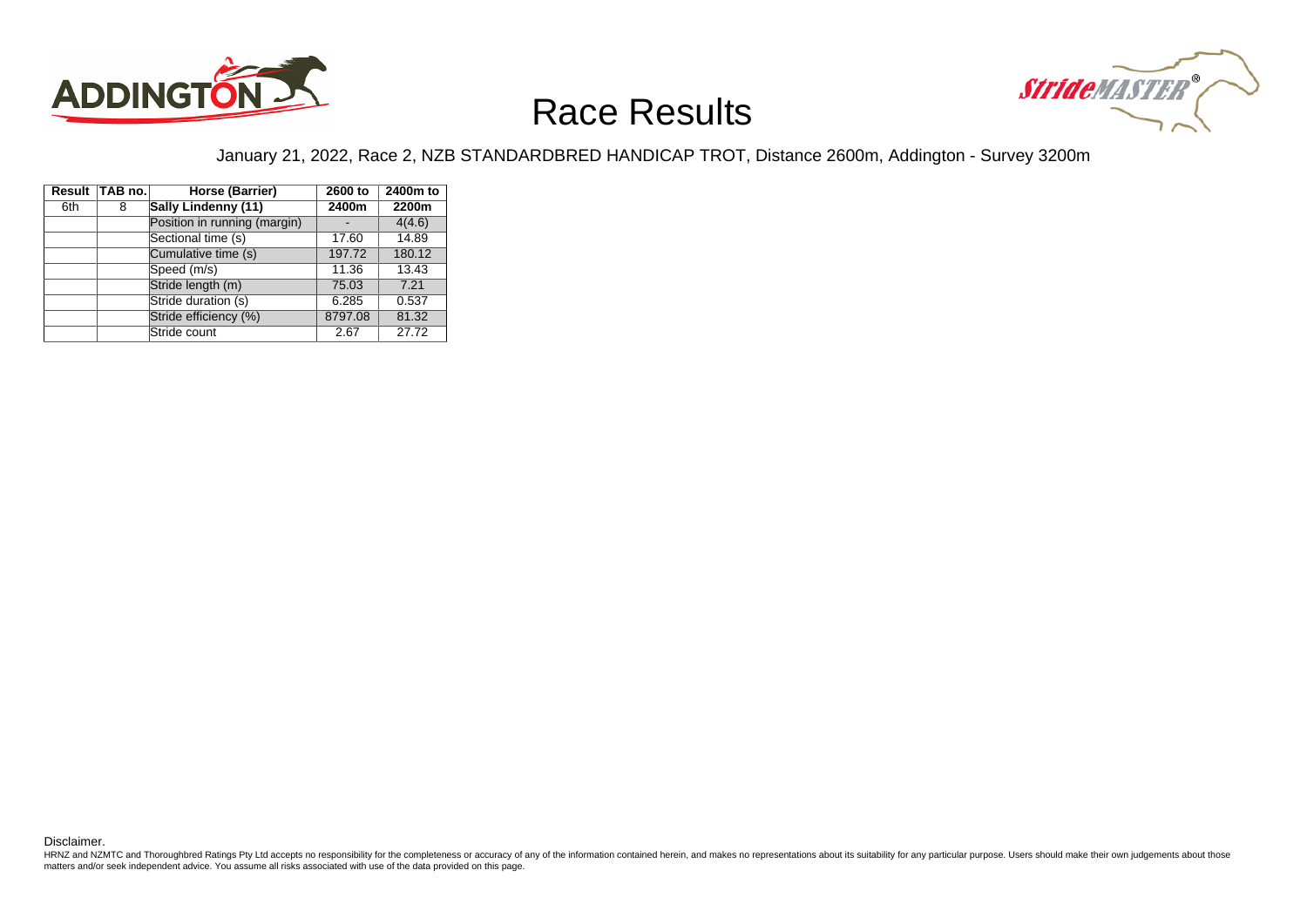



January 21, 2022, Race 2, NZB STANDARDBRED HANDICAP TROT, Distance 2600m, Addington - Survey 3200m

|     | Result TAB no. | Horse (Barrier)              | 2200m to | 2000m to | 1800m to | 1600m to | 1400m to | 1200m to | 1000m to | 800m to | 600m to | 400m to | 200 <sub>m</sub> to | Total or | Margin |
|-----|----------------|------------------------------|----------|----------|----------|----------|----------|----------|----------|---------|---------|---------|---------------------|----------|--------|
| 6th |                | Sally Lindenny (11)          | 2000m    | 1800m    | 1600m    | l 400m   | 1200m    | 1000m    | 800m     | 600m    | 400m    | 200m    | <b>WP</b>           | Average  |        |
|     |                | Position in running (margin) | 5(6.3)   | 5(5.4)   | 5(4.8)   | 4(3.8)   | 5(4.6)   | 5(5.2)   | 5(4.6)   | 5(4.4)  | 5(4.6)  | 3(3.6)  | 3(5.7)              |          | 6.50   |
|     |                | Sectional time (s)           | 15.12    | 15.08    | 15.66    | 14.86    | 13.67    | 14.91    | 15.22    | 15.15   | 15.52   | 14.89   | 15.15               |          |        |
|     |                | Cumulative time (s)          | 165.23   | 150.11   | 135.03   | 119.37   | 104.51   | 90.84    | 75.93    | 60.71   | 45.56   | 30.04   | 15.15               | 3:17.72  |        |
|     |                | Speed (m/s)                  | 13.23    | 13.26    | 12.77    | 13.46    | 14.63    | 13.41    | 13.14    | 13.20   | 12.89   | 13.43   | 13.20               | 13.15    |        |
|     |                | Stride length (m)            | 6.78     | 5.82     | 6.03     | 6.40     | 6.09     | 6.15     | 6.17     | 5.76    | 5.86    | 5.96    | 6.24                | 6.65     |        |
|     |                | Stride duration (s)          | 0.513    | 0.439    | 0.472    | 0.476    | 0.416    | 0.459    | 0.469    | 0.437   | 0.455   | 0.444   | 0.473               | 0.506    |        |
|     |                | Stride efficiency (%)        | 71.90    | 52.85    | 56.81    | 64.03    | 57.96    | 59.14    | 59.43    | 51.86   | 53.69   | 55.50   | 60.82               | 69.12    |        |
|     |                | Stride count                 | 29.48    | 34.39    | 33.17    | 31.25    | 32.84    | 32.51    | 32.43    | 34.72   | 34.12   | 33.56   | 32.06               | 390.92   |        |









Note: Horizontal distance axis grid lines are 200m furlongs.

#### Disclaimer.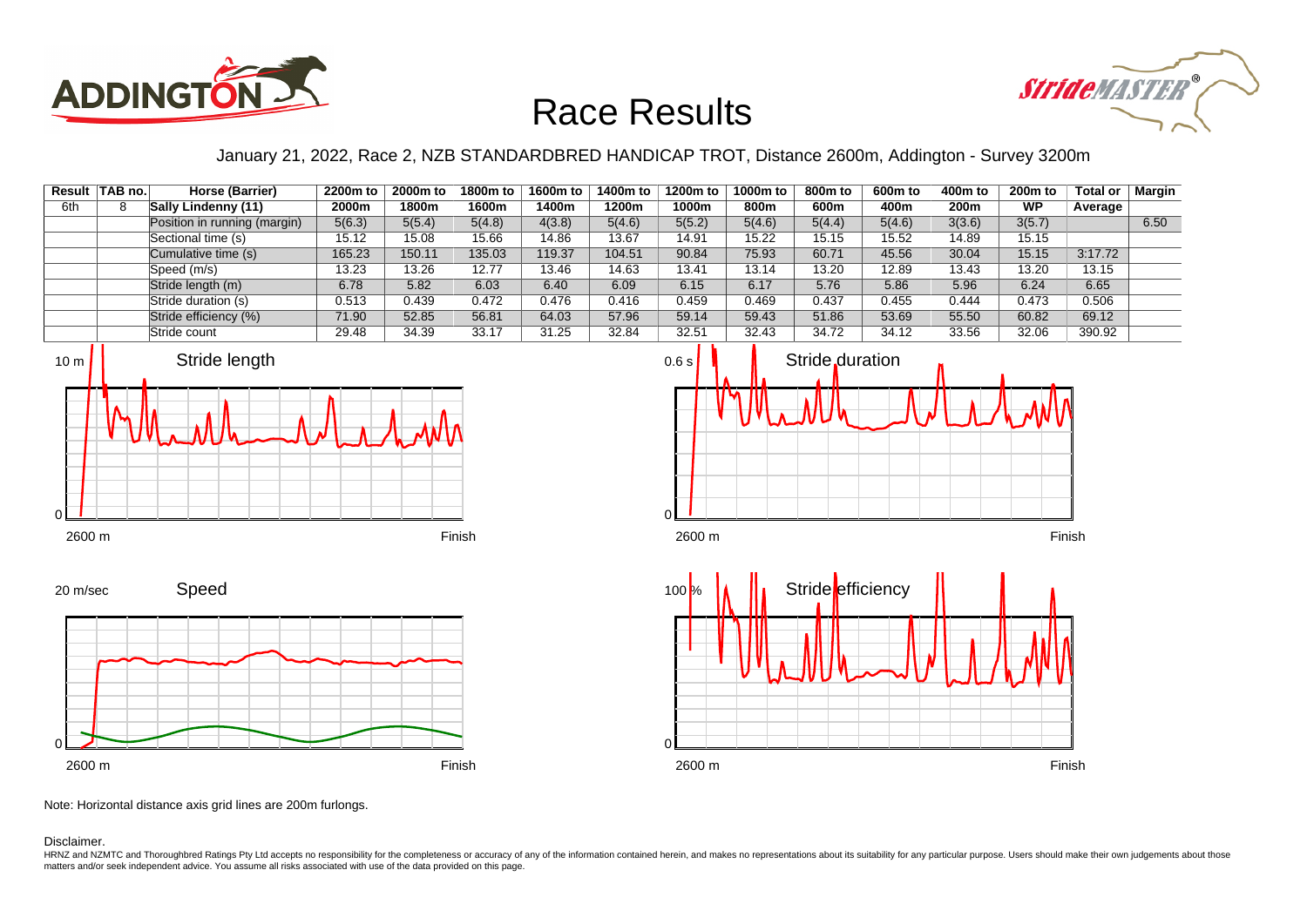



#### January 21, 2022, Race 2, NZB STANDARDBRED HANDICAP TROT, Distance 2600m, Addington - Survey 3200m

|     | Result TAB no. | Horse (Barrier)              | 2600 to | 2400m to |
|-----|----------------|------------------------------|---------|----------|
| 7th | 10             | Repeat Pat (13)              | 2400m   | 2200m    |
|     |                | Position in running (margin) |         | 8(8.8)   |
|     |                | Sectional time (s)           | 18.24   | 15.46    |
|     |                | Cumulative time (s)          | 197.99  | 179.75   |
|     |                | Speed (m/s)                  | 10.96   | 12.94    |
|     |                | Stride length (m)            | 5.85    | 6.38     |
|     |                | Stride duration (s)          | 0.508   | 0.493    |
|     |                | Stride efficiency (%)        | 53.54   | 63.60    |
|     |                | Stride count                 | 34.17   | 31.35    |

Disclaimer.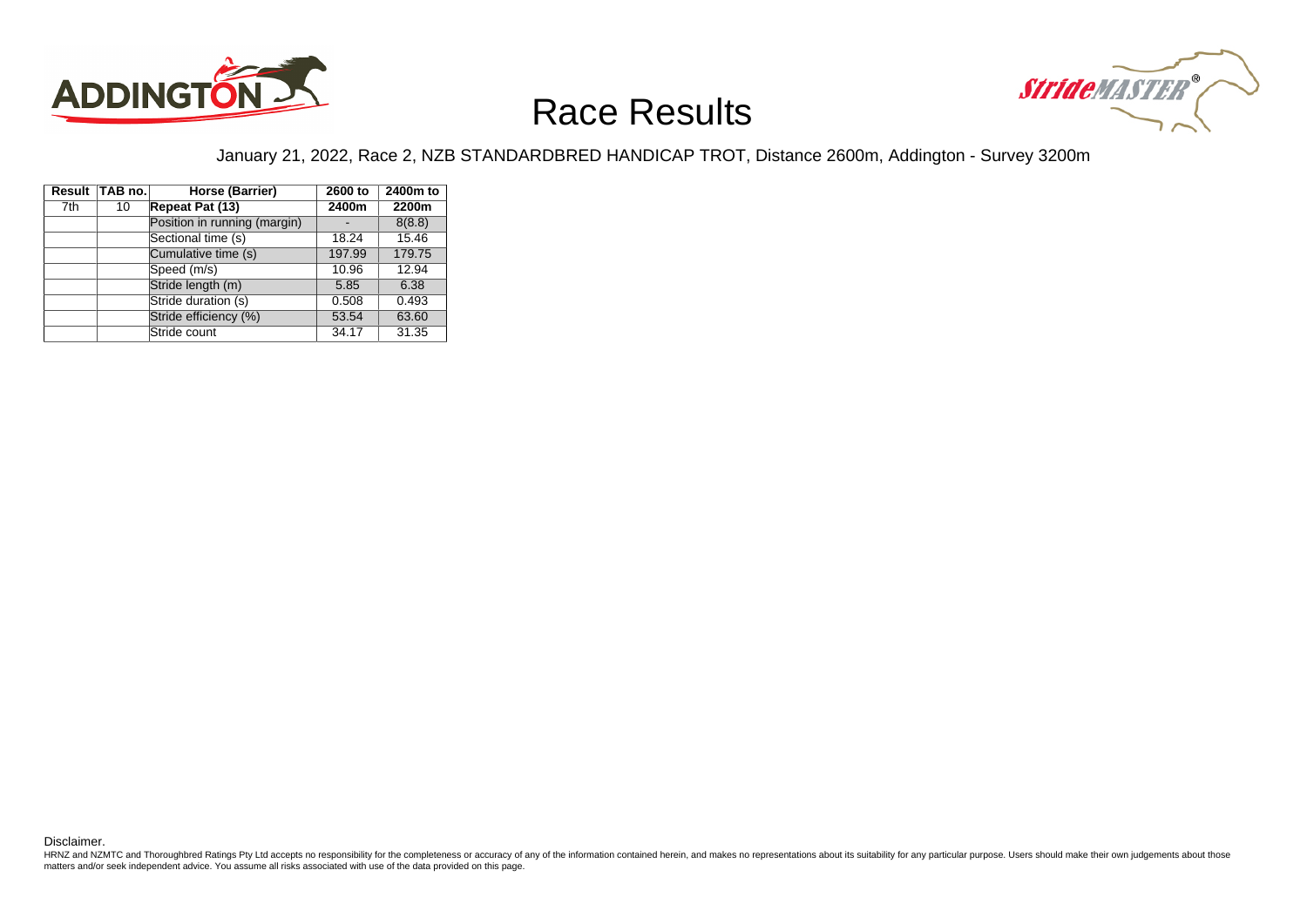



### January 21, 2022, Race 2, NZB STANDARDBRED HANDICAP TROT, Distance 2600m, Addington - Survey 3200m

|     | Result   TAB no. | Horse (Barrier)              | 2200m to | 2000m to | 1800m to | 1600m to | 1400m to | 1200m to | 1000m to | 800m to | 600m to | 400m to | 200 <sub>m</sub> to | Total or | <b>Margin</b> |
|-----|------------------|------------------------------|----------|----------|----------|----------|----------|----------|----------|---------|---------|---------|---------------------|----------|---------------|
| 7th | 10               | Repeat Pat (13)              | 2000m    | 1800m    | 1600m    | l 400m   | 1200m    | 1000m    | 800m     | 600m    | 400m    | 200m    | <b>WP</b>           | Average  |               |
|     |                  | Position in running (margin) | 7(14.0)  | 7(12.2)  | 7(9.0)   | 7(8.3)   | 7(8.9)   | 7(10.6)  | 7(8.0)   | 7(7.0)  | 7(7.1)  | 8(7.8)  | 8(10.9)             |          | 8.00          |
|     |                  | Sectional time (s)           | 14.98    | 14.65    | 15.69    | 14.82    | 13.87    | 14.56    | 15.11    | 15.14   | 15.79   | 15.06   | 14.62               |          |               |
|     |                  | Cumulative time (s)          | 164.29   | 149.31   | 134.66   | 118.97   | 104.15   | 90.28    | 75.72    | 60.61   | 45.47   | 29.68   | 14.62               | 3:17.99  |               |
|     |                  | Speed (m/s)                  | 13.35    | 13.65    | 12.75    | 13.50    | 14.42    | 13.74    | 13.24    | 13.21   | 12.67   | 13.28   | 13.68               | 13.13    |               |
|     |                  | Stride length (m)            | 6.51     | 6.78     | 6.56     | 6.75     | 7.15     | 6.83     | 6.59     | 6.74    | 6.26    | 6.33    | 6.47                | 6.54     |               |
|     |                  | Stride duration (s)          | 0.488    | 0.496    | 0.515    | 0.500    | 0.496    | 0.498    | 0.498    | 0.510   | 0.494   | 0.477   | 0.473               | 0.498    |               |
|     |                  | Stride efficiency (%)        | 66.25    | 71.74    | 67.24    | 71.21    | 79.82    | 72.95    | 67.91    | 71.03   | 61.18   | 62.67   | 65.44               | 66.83    |               |
|     |                  | Stride count                 | 30.72    | 29.52    | 30.49    | 29.63    | 27.98    | 29.27    | 30.34    | 29.66   | 31.96   | 31.58   | 30.91               | 397.58   |               |











Note: Horizontal distance axis grid lines are 200m furlongs.

#### Disclaimer.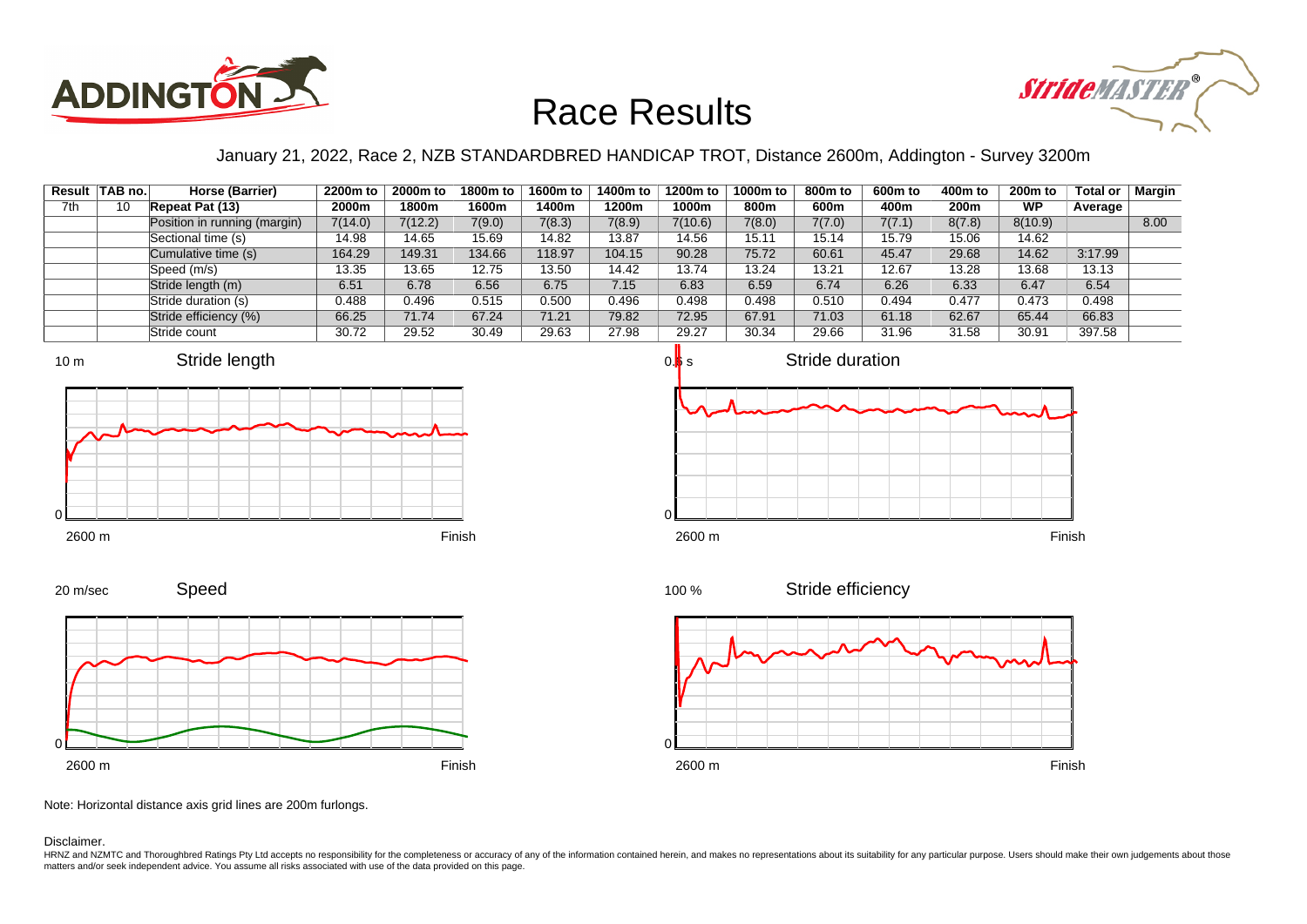



#### January 21, 2022, Race 2, NZB STANDARDBRED HANDICAP TROT, Distance 2600m, Addington - Survey 3200m

|     | Result TAB no. | Horse (Barrier)              | 2600 to | 2400m to |
|-----|----------------|------------------------------|---------|----------|
| 8th | 12             | Red Harbour (1)              | 2400m   | 2200m    |
|     |                | Position in running (margin) |         | 12(12.2) |
|     |                | Sectional time (s)           | 18.76   | 16.11    |
|     |                | Cumulative time (s)          | 198.08  | 179.32   |
|     |                | Speed (m/s)                  | 10.66   | 12.41    |
|     |                | Stride length (m)            | 5.25    | 5.71     |
|     |                | Stride duration (s)          | 0.452   | 0.460    |
|     |                | Stride efficiency (%)        | 43.01   | 50.91    |
|     |                | Stride count                 | 38.12   | 35.04    |

Disclaimer.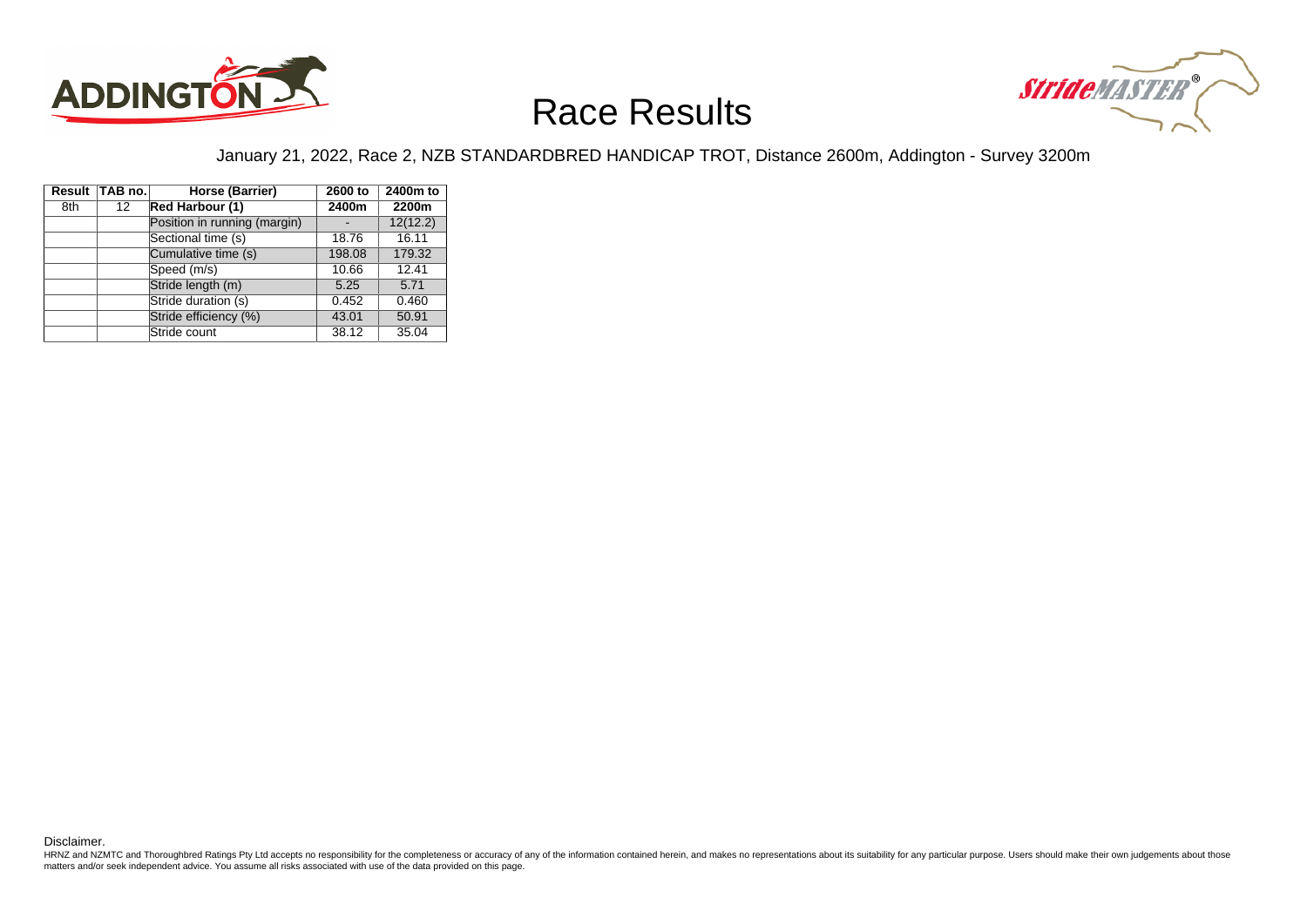



### January 21, 2022, Race 2, NZB STANDARDBRED HANDICAP TROT, Distance 2600m, Addington - Survey 3200m

|     | Result TAB no. | Horse (Barrier)              | 2200m to | 2000m to | 1800m to | 1600m to | 1400m to | 1200m to | 1000m to | 800m to  | 600m to  | 400m to          | 200 <sub>m</sub> to | <b>Total or</b> | Margin |
|-----|----------------|------------------------------|----------|----------|----------|----------|----------|----------|----------|----------|----------|------------------|---------------------|-----------------|--------|
| 8th | 12             | Red Harbour (1)              | 2000m    | 1800m    | 1600m    | l 400m   | 1200m    | 1000m    | 800m     | 600m     | 400m     | 200 <sub>m</sub> | <b>WP</b>           | Average         |        |
|     |                | Position in running (margin) | 11(21.3) | 11(22.3) | 11(18.6) | 11(13.4) | 10(12.3) | 11(15.0) | 10(12.0) | 10(12.6) | 10(10.5) | 9(8.8)           | 7(10.2)             |                 | 8.50   |
|     |                | Sectional time (s)           | 15.44    | 14.57    | 14.94    | 14.55    | 14.04    | 14.49    | 15.36    | 14.78    | 15.39    | 14.77            | 14.88               |                 |        |
|     |                | Cumulative time (s)          | 163.21   | 147.77   | 133.20   | 118.26   | 103.71   | 89.67    | 75.18    | 59.82    | 45.04    | 29.65            | 14.88               | 3:18.08         |        |
|     |                | Speed (m/s)                  | 12.95    | 13.73    | 13.39    | 13.75    | 14.25    | 13.80    | 13.02    | 13.53    | 13.00    | 13.54            | 13.44               | 13.13           |        |
|     |                | Stride length (m)            | 5.84     | 6.05     | 6.02     | 6.18     | 6.27     | 6.26     | 5.90     | 6.02     | 5.92     | 6.13             | 5.98                | 5.95            |        |
|     |                | Stride duration (s)          | 0.451    | 0.440    | 0.450    | 0.450    | 0.440    | 0.454    | 0.453    | 0.445    | 0.455    | 0.453            | 0.445               | 0.453           |        |
|     |                | Stride efficiency (%)        | 53.23    | 57.12    | 56.72    | 59.75    | 61.44    | 61.20    | 54.46    | 56.64    | 54.68    | 58.73            | 55.86               | 55.34           |        |
|     |                | Stride count                 | 34.27    | 33.08    | 33.20    | 32.34    | 31.90    | 31.96    | 33.88    | 33.22    | 33.81    | 32.62            | 33.45               | 436.89          |        |













Note: Horizontal distance axis grid lines are 200m furlongs.

Disclaimer.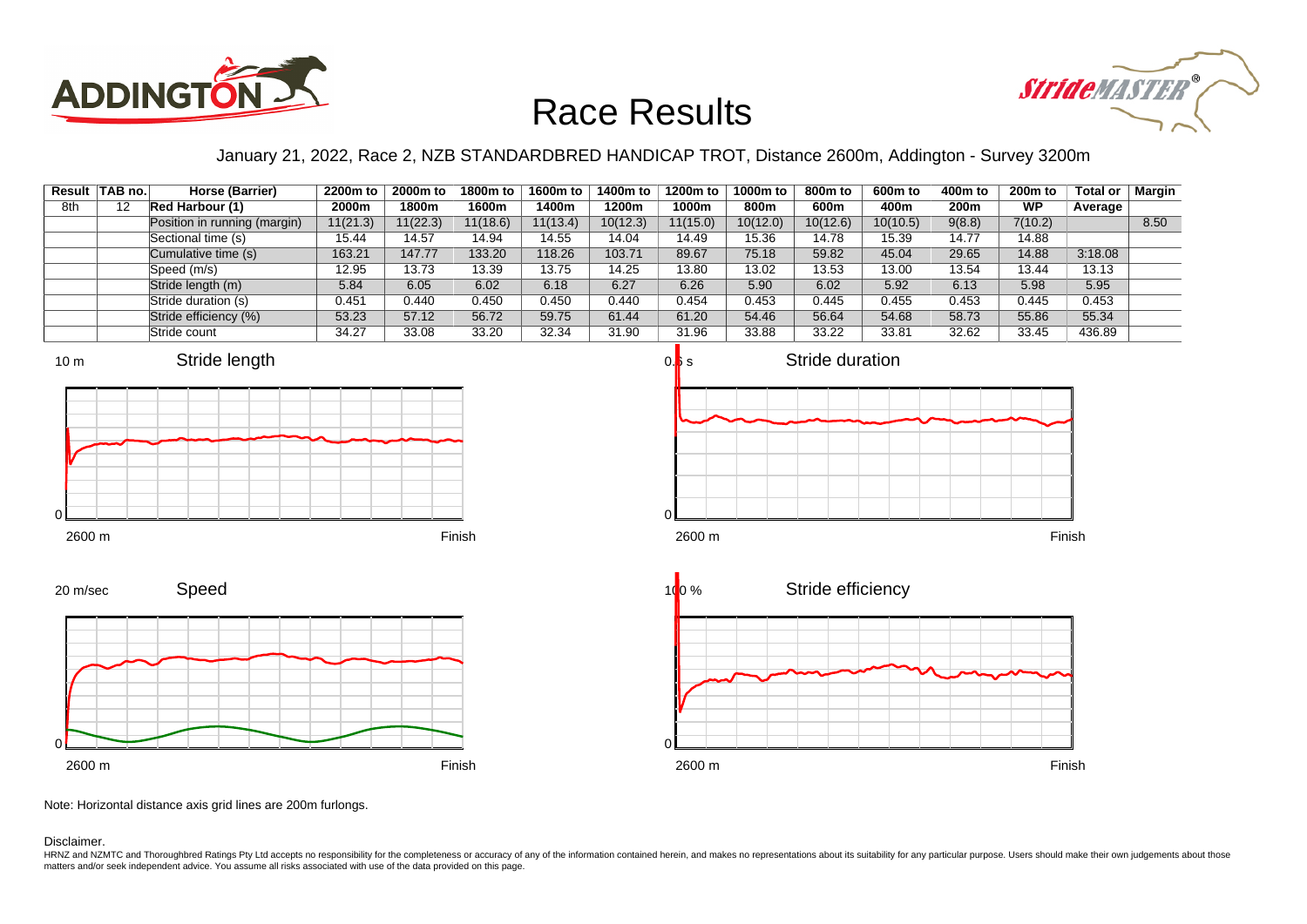



#### January 21, 2022, Race 2, NZB STANDARDBRED HANDICAP TROT, Distance 2600m, Addington - Survey 3200m

|     | Result TAB no. | Horse (Barrier)              | 2600 to | 2400m to |
|-----|----------------|------------------------------|---------|----------|
| 9th | 9              | Light Of Da Mo (12)          | 2400m   | 2200m    |
|     |                | Position in running (margin) |         | 7(7.3)   |
|     |                | Sectional time (s)           | 17.96   | 14.76    |
|     |                | Cumulative time (s)          | 198.23  | 180.27   |
|     |                | Speed (m/s)                  | 11.13   | 13.55    |
|     |                | Stride length (m)            | 5.15    | 6.26     |
|     |                | Stride duration (s)          | 0.454   | 0.462    |
|     |                | Stride efficiency (%)        | 41.48   | 61.32    |
|     |                | Stride count                 | 38.82   | 31.93    |

Disclaimer.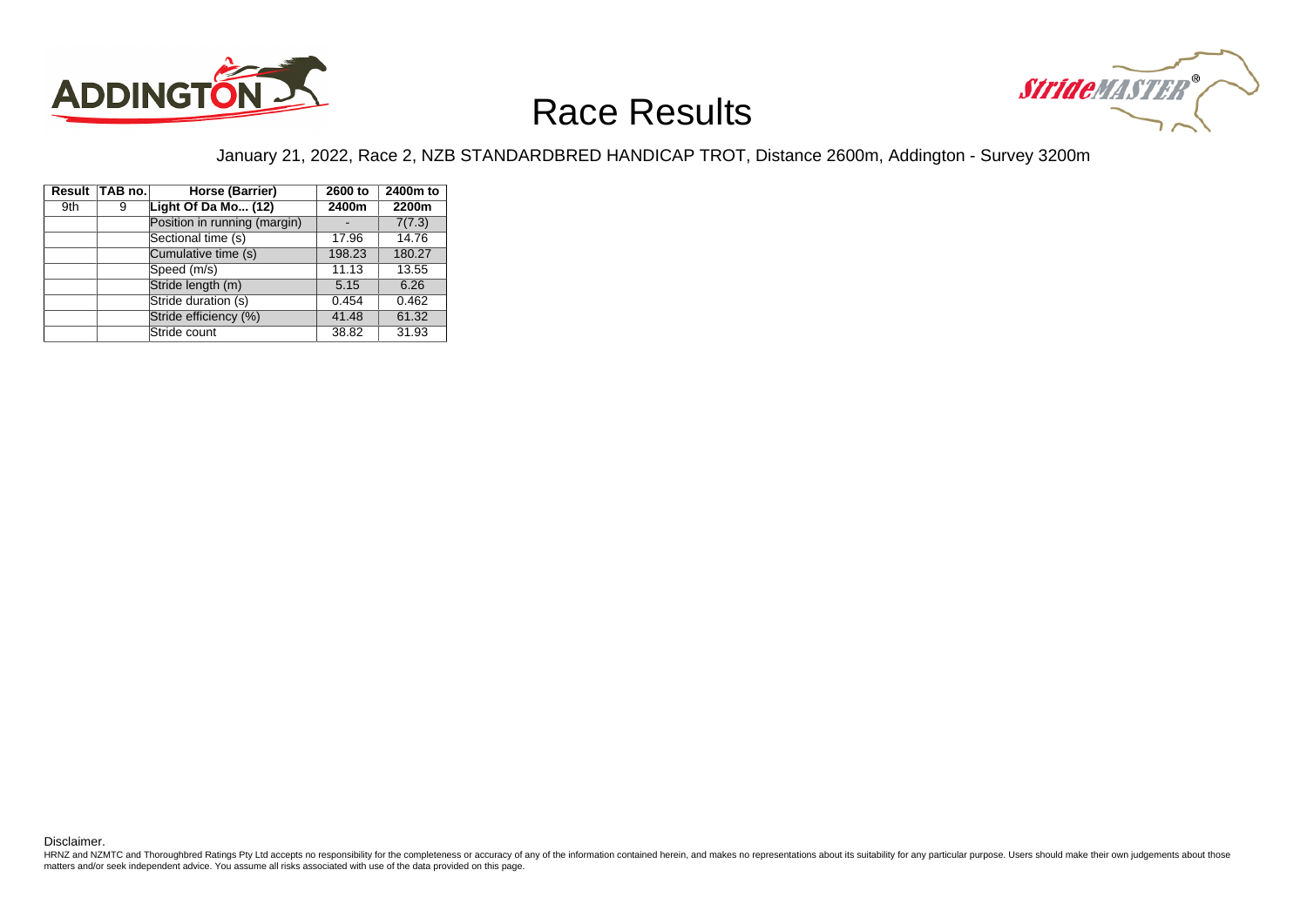



### January 21, 2022, Race 2, NZB STANDARDBRED HANDICAP TROT, Distance 2600m, Addington - Survey 3200m

|     | Result   TAB no. | Horse (Barrier)              | 2200m to | 2000m to | 1800m to | 1600m to | 1400m to | 1200m to | 1000m to | 800m to | 600m to | 400m to | 200 <sub>m</sub> to | <b>Total or</b> | Margin |
|-----|------------------|------------------------------|----------|----------|----------|----------|----------|----------|----------|---------|---------|---------|---------------------|-----------------|--------|
| 9th |                  | Light Of Da Mo $(12)$        | 2000m    | 1800m    | 1600m    | l 400m   | 1200m    | 1000m    | 800m     | 600m    | 400m    | 200m    | <b>WP</b>           | Average         |        |
|     |                  | Position in running (margin) | 6(8.2)   | 6(5.5)   | 6(6.0)   | 6(6.1)   | 6(6.3)   | 6(7.4)   | 6(5.6)   | 6(4.7)  | 6(5.2)  | 7(6.1)  | 6(8.7)              |                 | 9.40   |
|     |                  | Sectional time (s)           | 14.82    | 15.27    | 15.83    | 14.76    | 13.77    | 14.71    | 15.11    | 15.20   | 15.83   | 14.96   | 15.25               |                 |        |
|     |                  | Cumulative time (s)          | 165.51   | 150.69   | 135.42   | 119.59   | 104.83   | 91.06    | 76.35    | 61.24   | 46.04   | 30.21   | 15.25               | 3:18.23         |        |
|     |                  | Speed (m/s)                  | 13.50    | 13.10    | 12.63    | 13.55    | 14.52    | 13.60    | 13.24    | 13.16   | 12.63   | 13.37   | 13.11               | 13.12           |        |
|     |                  | Stride length (m)            | 6.30     | 6.21     | 6.06     | 6.36     | 6.67     | 6.45     | 6.26     | 6.23    | 5.84    | 5.92    | 5.85                | 6.10            |        |
|     |                  | Stride duration (s)          | 0.467    | 0.474    | 0.480    | 0.469    | 0.459    | 0.474    | 0.473    | 0.473   | 0.462   | 0.443   | 0.446               | 0.465           |        |
|     |                  | Stride efficiency (%)        | 62.11    | 60.32    | 57.37    | 63.20    | 69.47    | 65.04    | 61.23    | 60.59   | 53.25   | 54.71   | 53.45               | 58.09           |        |
|     |                  | Stride count                 | 31.72    | 32.19    | 33.01    | 31.45    | 30.00    | 31.00    | 31.95    | 32.12   | 34.26   | 33.80   | 34.20               | 426.45          |        |











Note: Horizontal distance axis grid lines are 200m furlongs.

Disclaimer.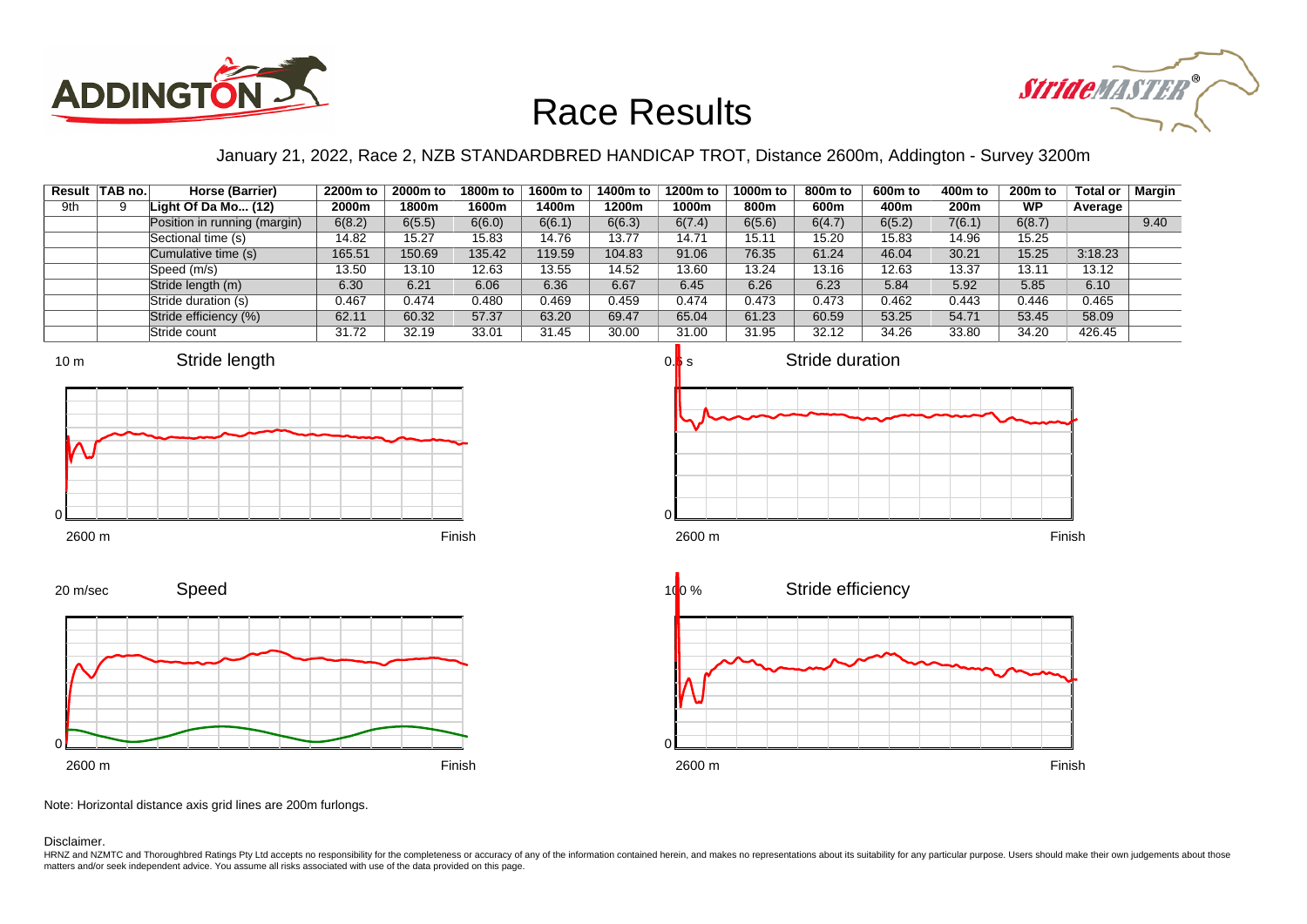



#### January 21, 2022, Race 2, NZB STANDARDBRED HANDICAP TROT, Distance 2600m, Addington - Survey 3200m

|                  | Result TAB no. | Horse (Barrier)              | 2600 to | 2400m to |
|------------------|----------------|------------------------------|---------|----------|
| 10 <sub>th</sub> | 4              | Royal Del (7)                | 2400m   | 2200m    |
|                  |                | Position in running (margin) |         | 6(6.7)   |
|                  |                | Sectional time (s)           | 17.96   | 17.58    |
|                  |                | Cumulative time (s)          | 198.27  | 180.31   |
|                  |                | Speed (m/s)                  | 11.13   | 11.38    |
|                  |                | Stride length (m)            | 5.18    | 4.89     |
|                  |                | Stride duration (s)          | 0.443   | 0.429    |
|                  |                | Stride efficiency (%)        | 41.96   | 37.29    |
|                  |                | Stride count                 | 38.60   | 40.94    |

Disclaimer.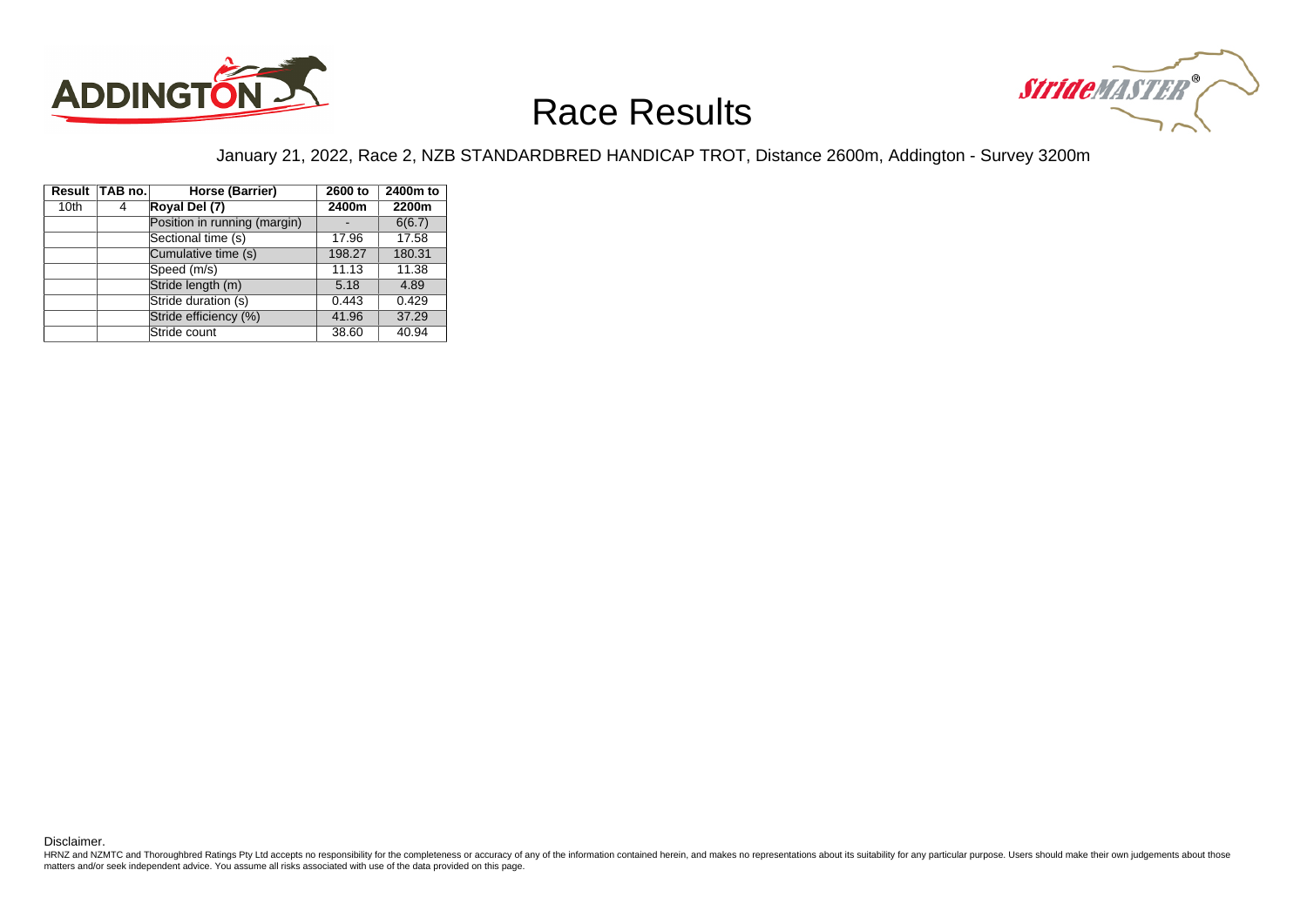



### January 21, 2022, Race 2, NZB STANDARDBRED HANDICAP TROT, Distance 2600m, Addington - Survey 3200m

|      | Result TAB no. | Horse (Barrier)              | 2200m to | 2000m to | 1800m to | 1600m to | 1400m to | 1200m to | 1000m to | 800m to  | 600m to  | 400m to          | 200 <sub>m</sub> to | Total or | <b>Margin</b> |
|------|----------------|------------------------------|----------|----------|----------|----------|----------|----------|----------|----------|----------|------------------|---------------------|----------|---------------|
| 10th |                | Royal Del (7)                | 2000m    | 1800m    | 1600m    | 1400m    | 1200m    | 1000m    | 800m     | 600m     | 400m     | 200 <sub>m</sub> | <b>WP</b>           | Average  |               |
|      |                | Position in running (margin) | 12(24.6) | 12(25.1) | 12(22.6) | 12(16.3) | 12(15.6) | 12(17.6) | 12(14.7) | 12(14.6) | 12(12.5) | 12(11.6)         | 11(12.6)            |          | 9.60          |
|      |                | Sectional time (s)           | 15.35    | 14.77    | 14.76    | 14.61    | 13.93    | 14.52    | 15.25    | 14.77    | 15.52    | 14.71            | 14.54               |          |               |
|      |                | Cumulative time (s)          | 162.73   | 147.38   | 132.61   | 17.85    | 103.24   | 89.31    | 74.79    | 59.54    | 44.77    | 29.25            | 14.54               | 3:18.27  |               |
|      |                | Speed (m/s)                  | 13.03    | 13.54    | 13.55    | 13.69    | 14.36    | 13.77    | 13.11    | 13.54    | 12.89    | 13.60            | 13.76               | 13.11    |               |
|      |                | Stride length (m)            | 5.88     | 5.97     | 6.01     | 6.18     | 6.36     | 6.27     | 6.01     | 6.07     | 5.84     | 6.11             | 6.13                | 5.88     |               |
|      |                | Stride duration (s)          | 0.452    | 0.441    | 0.444    | 0.451    | 0.443    | 0.455    | 0.458    | 0.448    | 0.453    | 0.449            | 0.446               | 0.449    |               |
|      |                | Stride efficiency (%)        | 54.09    | 55.73    | 56.52    | 59.66    | 63.11    | 61.49    | 56.44    | 57.54    | 53.36    | 58.35            | 58.71               | 54.11    |               |
|      |                | Stride count                 | 33.99    | 33.49    | 33.26    | 32.37    | 31.47    | 31.88    | 33.28    | 32.96    | 34.23    | 32.73            | 32.63               | 441.83   |               |











Note: Horizontal distance axis grid lines are 200m furlongs.

Speed

#### Disclaimer.

0

20 m/sec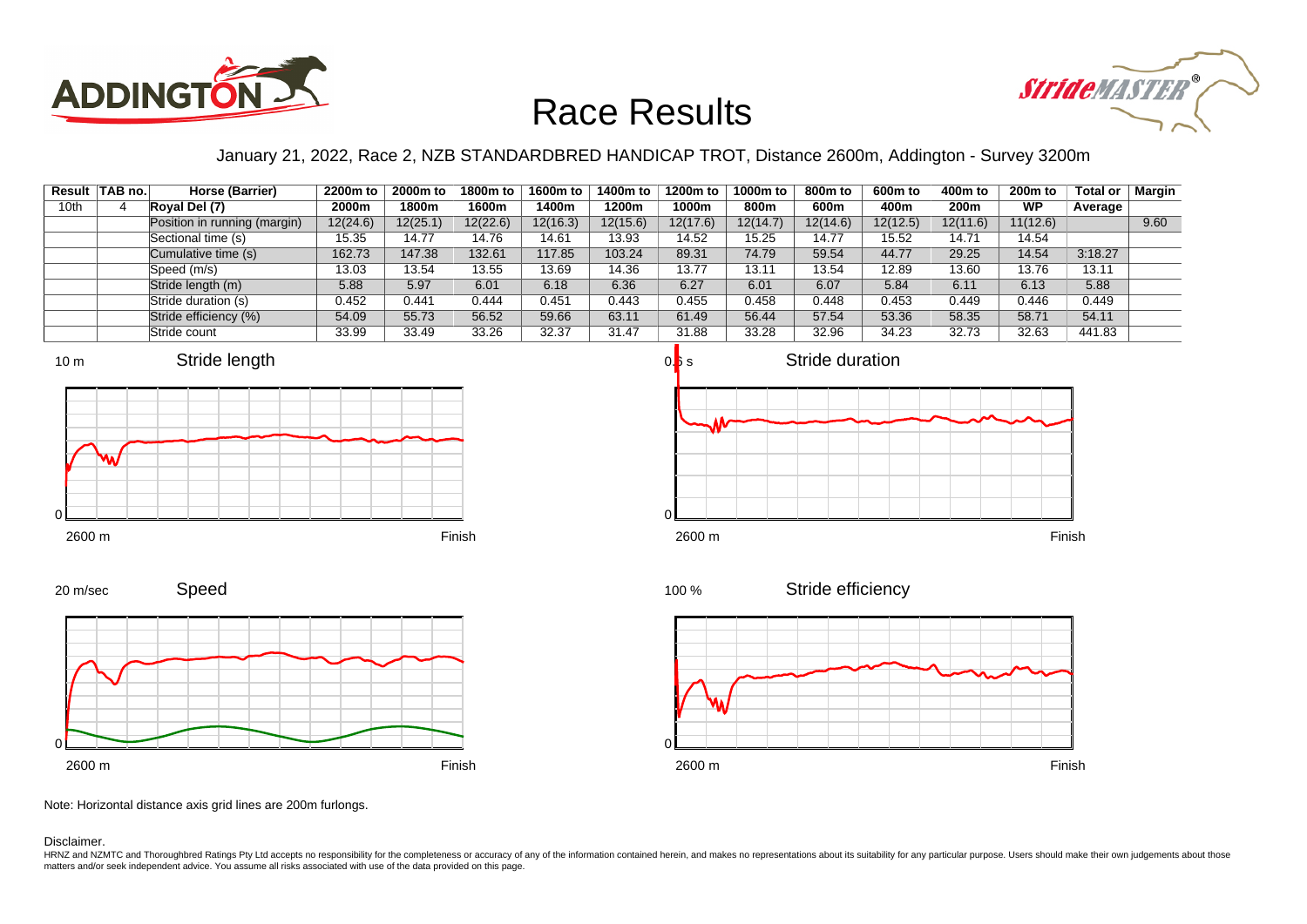



#### January 21, 2022, Race 2, NZB STANDARDBRED HANDICAP TROT, Distance 2600m, Addington - Survey 3200m

|      | Result TAB no. | Horse (Barrier)              | 2600 to | 2400m to |
|------|----------------|------------------------------|---------|----------|
| 11th | 13             | Royal Pride (2)              | 2400m   | 2200m    |
|      |                | Position in running (margin) |         | 11(11.5) |
|      |                | Sectional time (s)           | 18.53   | 15.69    |
|      |                | Cumulative time (s)          | 198.93  | 180.40   |
|      |                | Speed (m/s)                  | 10.79   | 12.75    |
|      |                | Stride length (m)            | 5.68    | 5.88     |
|      |                | Stride duration (s)          | 0.461   | 0.461    |
|      |                | Stride efficiency (%)        | 50.36   | 53.98    |
|      |                | Stride count                 | 35.23   | 34.03    |

Disclaimer.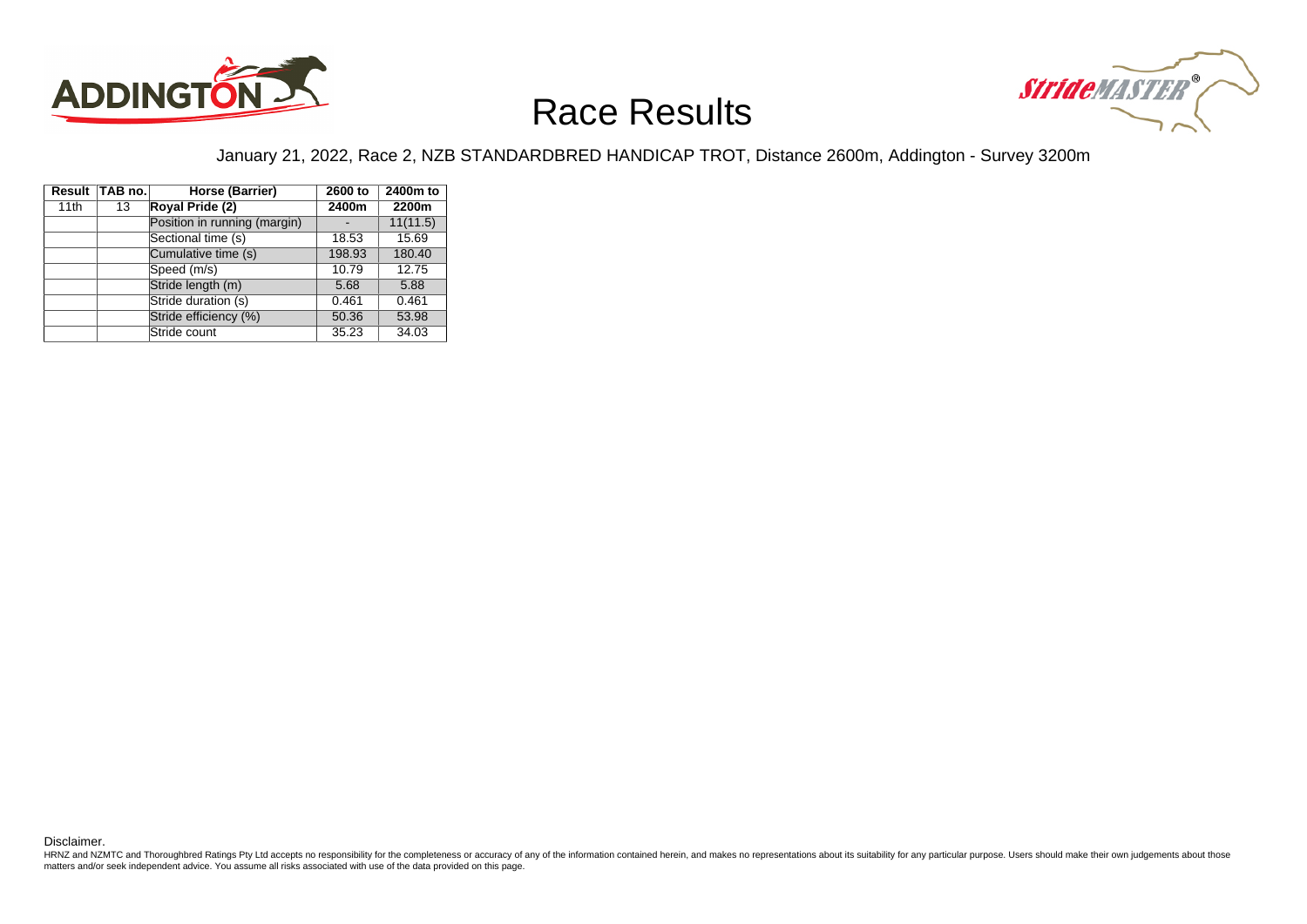



### January 21, 2022, Race 2, NZB STANDARDBRED HANDICAP TROT, Distance 2600m, Addington - Survey 3200m

|      | Result TAB no. | Horse (Barrier)              | 2200m to | 2000m to | 1800m to | 1600m to | 1400m to | 1200m to | 1000m to | 800m to | 600m to | 400m to          | 200 <sub>m</sub> to | <b>Total or</b> | Margin |
|------|----------------|------------------------------|----------|----------|----------|----------|----------|----------|----------|---------|---------|------------------|---------------------|-----------------|--------|
| 11th | 13             | Royal Pride (2)              | 2000m    | 1800m    | 1600m    | l 400m   | 1200m    | 1000m    | 800m     | 600m    | 400m    | 200 <sub>m</sub> | <b>WP</b>           | Average         |        |
|      |                | Position in running (margin) | 9(18.0)  | 9(16.9)  | 8(12.2)  | 9(10.7)  | 9(11.2)  | 9(12.8)  | 9(10.5)  | 9(10.5) | 9(9.5)  | 10(9.3)          | 12(13.0)            |                 | 13.20  |
|      |                | Sectional time (s)           | 15.09    | 14.40    | 15.57    | 14.80    | 13.86    | 14.62    | 15.26    | 14.96   | 15.64   | 15.15            | 15.36               |                 |        |
|      |                | Cumulative time (s)          | 164.71   | 149.62   | 135.22   | 119.65   | 104.85   | 90.99    | 76.37    | 61.11   | 46.15   | 30.51            | 15.36               | 3:18.93         |        |
|      |                | Speed (m/s)                  | 13.25    | 13.89    | 12.85    | 13.51    | 14.43    | 13.68    | 13.11    | 13.37   | 12.79   | 13.20            | 13.02               | 13.07           |        |
|      |                | Stride length (m)            | 6.01     | 6.28     | 6.04     | 6.26     | 6.52     | 6.32     | 6.07     | 6.23    | 5.99    | 6.16             | 6.22                | 6.12            |        |
|      |                | Stride duration (s)          | 0.453    | 0.452    | 0.470    | 0.463    | 0.452    | 0.462    | 0.463    | 0.466   | 0.468   | 0.466            | 0.478               | 0.468           |        |
|      |                | Stride efficiency (%)        | 56.42    | 61.64    | 56.94    | 61.16    | 66.46    | 62.51    | 57.58    | 60.70   | 56.01   | 59.25            | 60.46               | 58.52           |        |
|      |                | Stride count                 | 33.28    | 31.84    | 33.13    | 31.97    | 30.67    | 31.62    | 32.95    | 32.09   | 33.41   | 32.48            | 32.15               | 424.85          |        |







Stride efficiency 100 %



Note: Horizontal distance axis grid lines are 200m furlongs.

Disclaimer.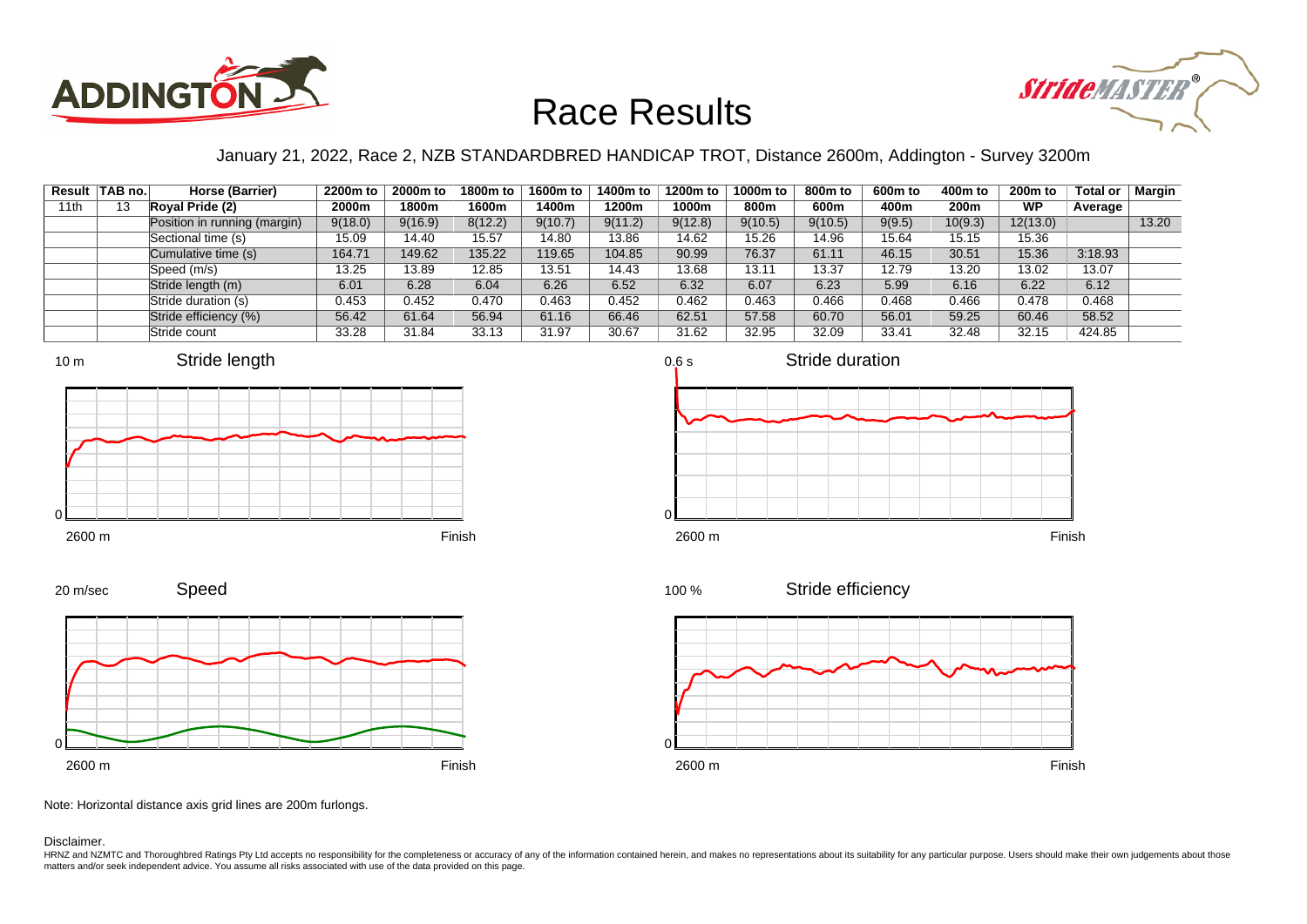



#### January 21, 2022, Race 2, NZB STANDARDBRED HANDICAP TROT, Distance 2600m, Addington - Survey 3200m

|                  | Result TAB no. | Horse (Barrier)              | 2600 to | 2400m to |
|------------------|----------------|------------------------------|---------|----------|
| 12 <sub>th</sub> | 14             | Prince Teka (5)              | 2400m   | 2200m    |
|                  |                | Position in running (margin) |         | 5(6.5)   |
|                  |                | Sectional time (s)           | 17.63   | 14.37    |
|                  |                | Cumulative time (s)          | 199.14  | 181.51   |
|                  |                | Speed (m/s)                  | 11.34   | 13.92    |
|                  |                | Stride length (m)            | 5.72    | 6.07     |
|                  |                | Stride duration (s)          | 0.448   | 0.436    |
|                  |                | Stride efficiency (%)        | 51.18   | 57.63    |
|                  |                | Stride count                 | 34.95   | 32.93    |

Disclaimer.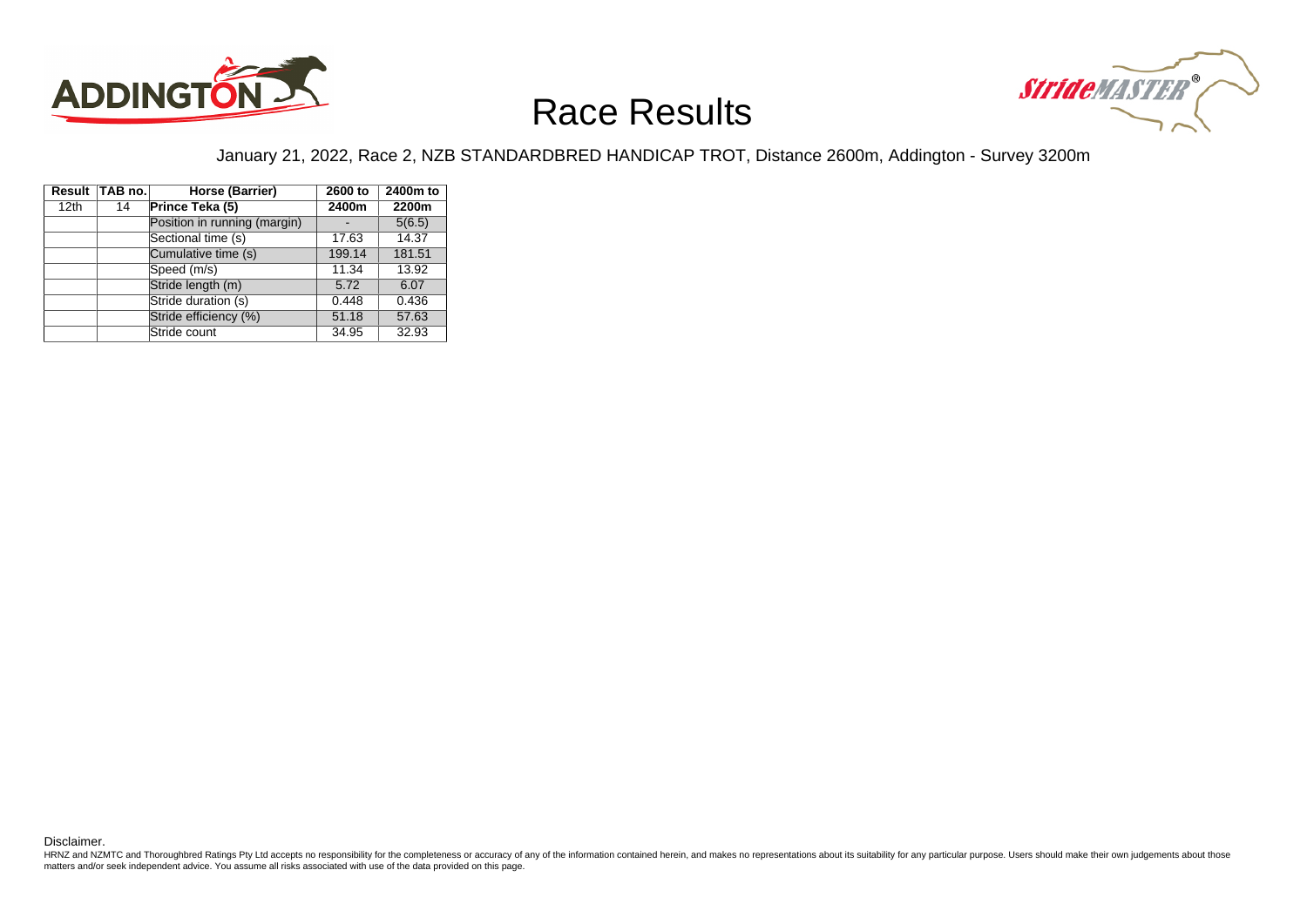



### January 21, 2022, Race 2, NZB STANDARDBRED HANDICAP TROT, Distance 2600m, Addington - Survey 3200m

0.6 s

 $\Omega$ 

|      | Result TAB no. | Horse (Barrier)              | 2200m to | 2000m to | 1800m to | 1600m to | 1400m to | 1200m to | 1000m to | 800m to | 600m to | 400m to          | $200m$ to | Total or | Margin |
|------|----------------|------------------------------|----------|----------|----------|----------|----------|----------|----------|---------|---------|------------------|-----------|----------|--------|
| 12th | 14             | Prince Teka (5)              | 2000m    | 1800m    | 1600m    | 1400m    | 1200m    | 1000m    | 800m     | 600m    | 400m    | 200 <sub>m</sub> | <b>WP</b> | Average  |        |
|      |                | Position in running (margin) | 4(5.1)   | 4(3.5)   | 4(4.0)   | 5(4.0)   | 2(0.9)   | 2(1.5)   | 2(2.1)   | 2(0.7)  | 2(1.4)  | 5(4.5)           | 10(11.5)  |          | 14.40  |
|      |                | Sectional time (s)           | 15.00    | 15.27    | 15.80    | 14.22    | 13.69    | 15.10    | 15.03    | 15.23   | 16.21   | 15.69            | 15.90     |          |        |
|      |                | Cumulative time (s)          | 167.14   | 152.14   | 136.87   | 121.07   | 106.85   | 93.16    | 78.06    | 63.03   | 47.80   | 31.59            | 15.90     | 3:19.14  |        |
|      |                | Speed (m/s)                  | 13.33    | 13.10    | 12.66    | 14.06    | 14.61    | 13.25    | 13.31    | 13.13   | 12.34   | 12.75            | 12.58     | 13.06    |        |
|      |                | Stride length (m)            | 6.07     | 6.05     | 5.82     | 6.00     | 6.36     | 6.02     | 5.92     | 5.81    | 5.56    | 5.76             | 5.85      | 5.92     |        |
|      |                | Stride duration (s)          | 0.456    | 0.462    | 0.460    | 0.426    | 0.436    | 0.455    | 0.445    | 0.442   | 0.451   | 0.452            | 0.465     | 0.453    |        |
|      |                | Stride efficiency (%)        | 57.64    | 57.16    | 52.88    | 56.22    | 63.30    | 56.71    | 54.70    | 52.74   | 48.39   | 51.86            | 53.51     | 54.74    |        |
|      |                | Stride count                 | 32.93    | 33.07    | 34.38    | 33.34    | 31.42    | 33.20    | 33.81    | 34.43   | 35.94   | 34.72            | 34.18     | 439.30   |        |









Stride duration









20 m/sec





Note: Horizontal distance axis grid lines are 200m furlongs.

#### Disclaimer.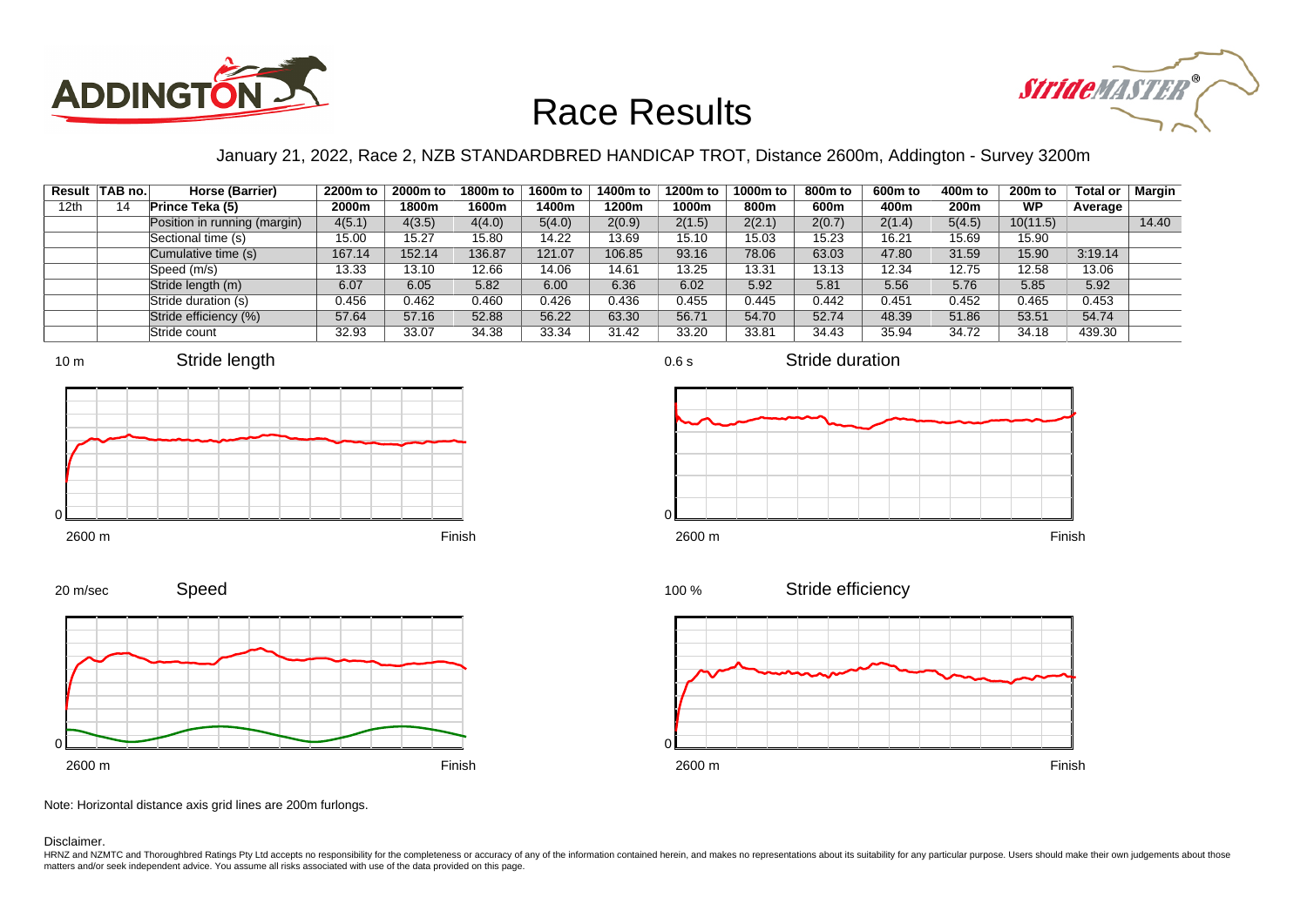



#### January 21, 2022, Race 2, NZB STANDARDBRED HANDICAP TROT, Distance 2600m, Addington - Survey 3200m

|                  | Result TAB no. | Horse (Barrier)              | 2600 to | 2400m to |
|------------------|----------------|------------------------------|---------|----------|
| 13 <sub>th</sub> |                | Shandon Bells (3)            | 2400m   | 2200m    |
|                  |                | Position in running (margin) |         | 13(20.5) |
|                  |                | Sectional time (s)           | 20.29   | 16.42    |
|                  |                | Cumulative time (s)          | 212.63  | 192.34   |
|                  |                | Speed (m/s)                  | 9.85    | 12.18    |
|                  |                | Stride length (m)            | 4.70    | 5.52     |
|                  |                | Stride duration (s)          | 0.465   | 0.453    |
|                  |                | Stride efficiency (%)        | 34.47   | 47.59    |
|                  |                | Stride count                 | 42.58   | 36.24    |

Disclaimer.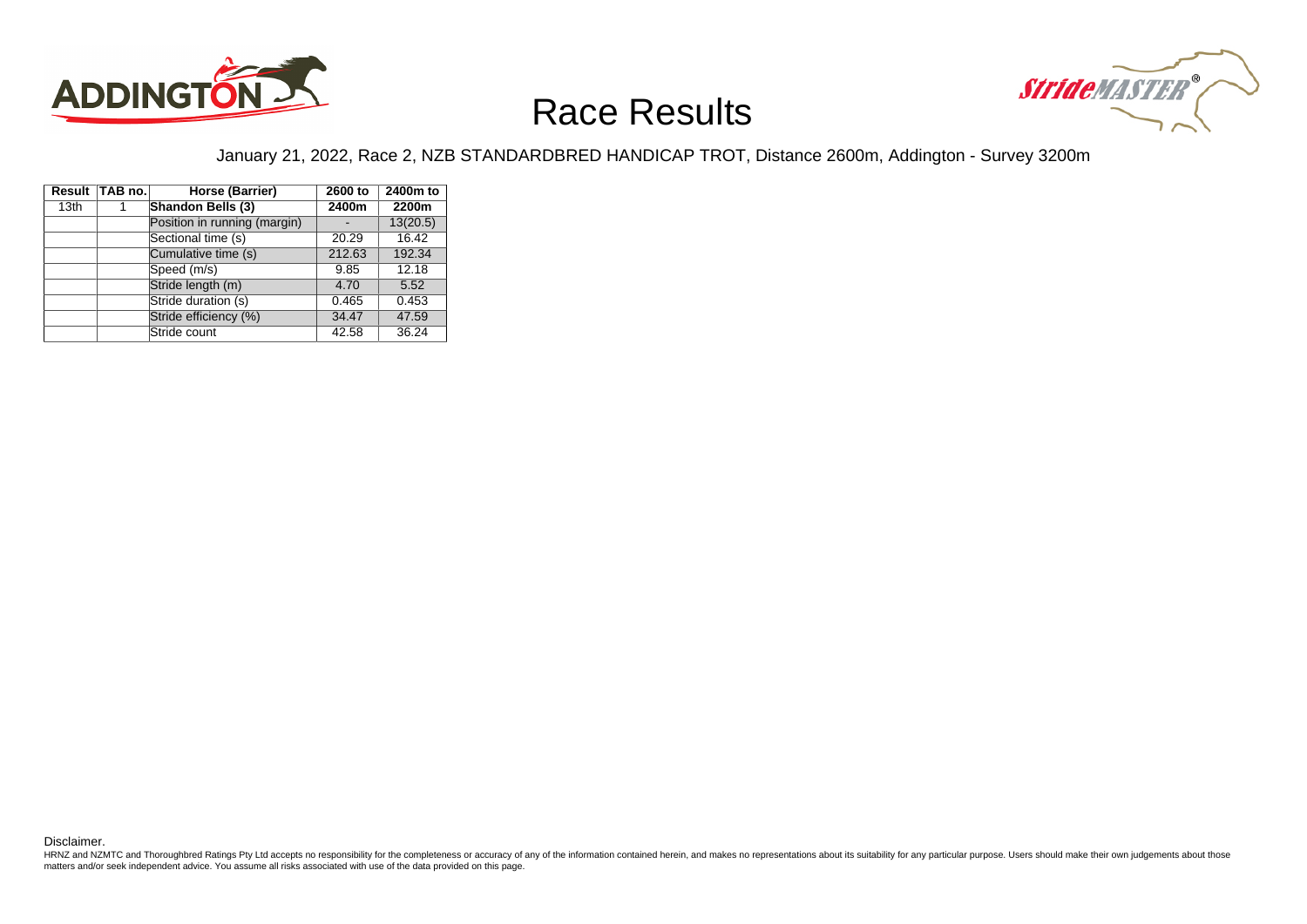



### January 21, 2022, Race 2, NZB STANDARDBRED HANDICAP TROT, Distance 2600m, Addington - Survey 3200m

|      | Result TAB no. | Horse (Barrier)              | 2200m to | 2000m to | 1800m to | 1600m to | 1400m to | 1200m to | 1000m to | 800m to  | 600m to  | 400m to  | 200 <sub>m</sub> to | <b>Total or</b> | <b>Margin</b> |
|------|----------------|------------------------------|----------|----------|----------|----------|----------|----------|----------|----------|----------|----------|---------------------|-----------------|---------------|
| 13th |                | Shandon Bells (3)            | 2000m    | 1800m    | 1600m    | l 400m   | 1200m    | 1000m    | 800m     | 600m     | 400m     | 200m     | <b>WP</b>           | Average         |               |
|      |                | Position in running (margin) | 13(31.5) | 13(32.7) | 13(32.4) | 13(30.7) | 13(33.5) | 13(42.8) | 13(48.6) | 13(58.3) | 13(69.8) | 13(81.7) | 13(93.3)            |                 | 89.40         |
|      |                | Sectional time (s)           | 15.48    | 15.14    | 15.53    | 15.19    | 15.15    | 15.96    | 16.89    | 17.03    | 17.67    | 16.47    | 15.41               |                 |               |
|      |                | Cumulative time (s)          | 175.92   | 160.44   | 145.30   | 129.77   | 114.58   | 99.43    | 83.47    | 66.58    | 49.55    | 31.88    | 15.41               | 3:32.63         |               |
|      |                | Speed (m/s)                  | 12.92    | 13.21    | 12.88    | 13.17    | 13.20    | 12.53    | 11.84    | 11.74    | 11.32    | 12.14    | 12.98               | 12.23           |               |
|      |                | Stride length (m)            | 5.91     | 6.02     | 6.02     | 6.08     | 6.21     | 6.07     | 5.75     | 5.73     | 5.70     | 5.90     | 6.16                | 5.80            |               |
|      |                | Stride duration (s)          | 0.458    | 0.456    | 0.467    | 0.462    | 0.470    | 0.485    | 0.486    | 0.488    | 0.504    | 0.486    | 0.475               | 0.474           |               |
|      |                | Stride efficiency (%)        | 54.65    | 56.62    | 56.55    | 57.81    | 60.18    | 57.62    | 51.70    | 51.32    | 50.81    | 54.40    | 59.33               | 52.57           |               |
|      |                | Stride count                 | 33.82    | 33.23    | 33.25    | 32.88    | 32.23    | 32.94    | 34.77    | 34.90    | 35.07    | 33.90    | 32.46               | 448.27          |               |







Speed 20 m/sec



Note: Horizontal distance axis grid lines are 200m furlongs.

Disclaimer.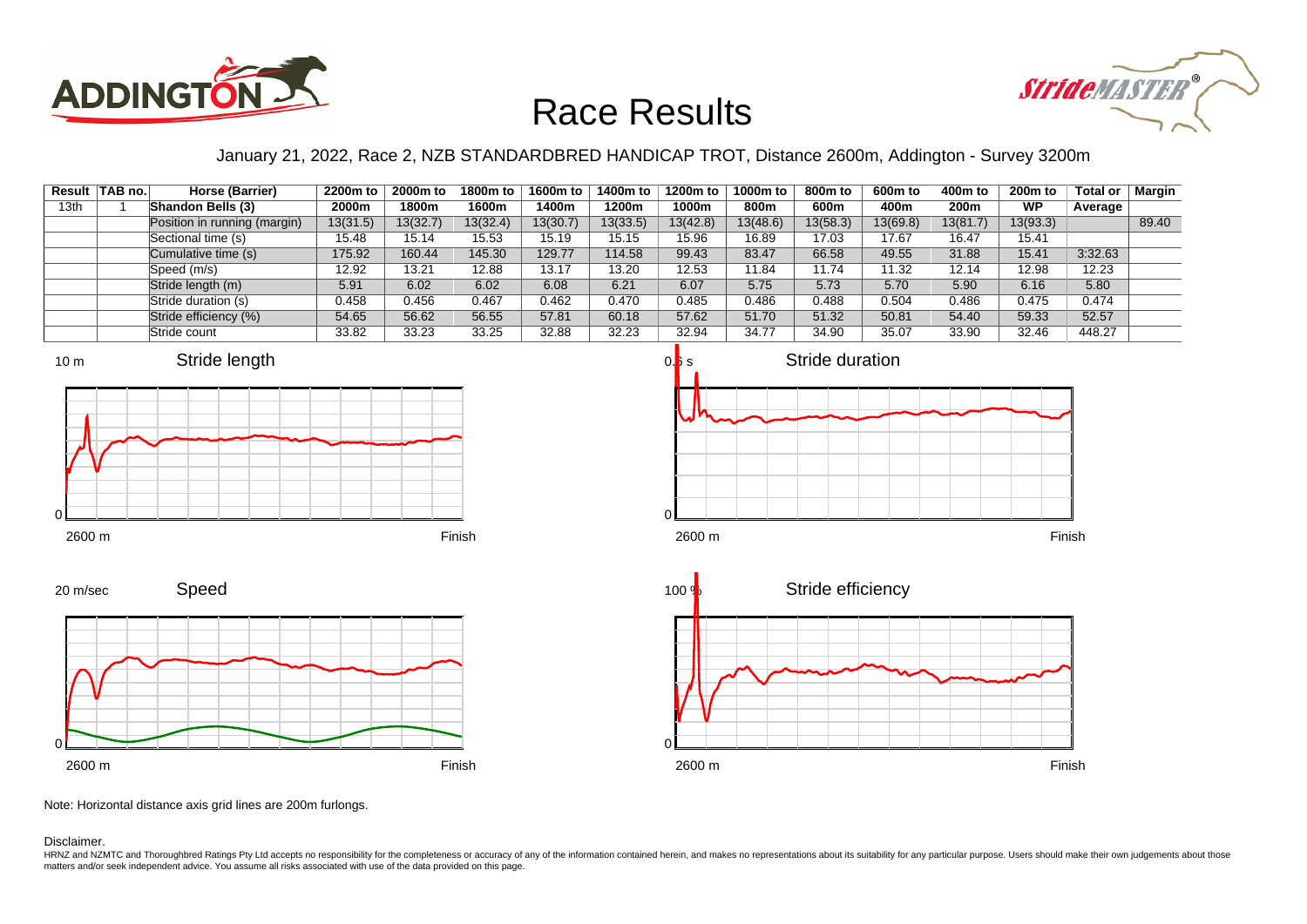



#### January 21, 2022, Race 2, NZB STANDARDBRED HANDICAP TROT, Distance 2600m, Addington - Survey 3200m

|      | Result TAB no. | Horse (Barrier)              | 2600 to | 2400m to |
|------|----------------|------------------------------|---------|----------|
| 14th | 11             | Sioux Princess (0)           | 2400m   | 2200m    |
|      |                | Position in running (margin) |         | 14(84.2) |
|      |                | Sectional time (s)           | 30.87   | 18.22    |
|      |                | Cumulative time (s)          | 237.17  | 206.30   |
|      |                | Speed (m/s)                  | 6.48    | 10.98    |
|      |                | Stride length (m)            | 3.24    | 4.98     |
|      |                | Stride duration (s)          | 0.458   | 0.454    |
|      |                | Stride efficiency (%)        | 16.41   | 38.80    |
|      |                | Stride count                 | 61.72   | 40.14    |

Disclaimer.